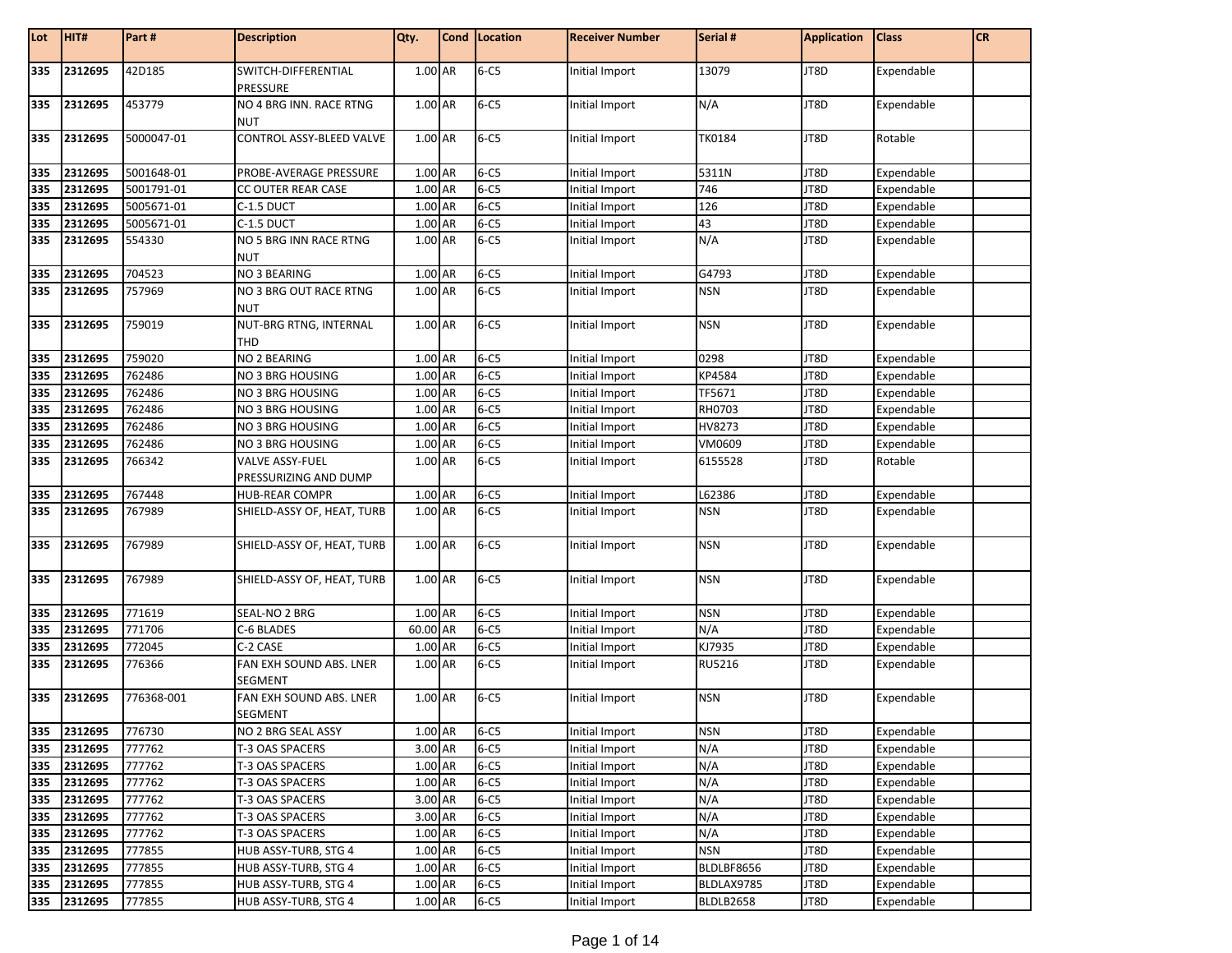| Lot | HIT#    | Part#      | <b>Description</b>                           | Qty.    | Cond Location | <b>Receiver Number</b> | Serial #      | <b>Application</b> | <b>Class</b> | <b>CR</b> |
|-----|---------|------------|----------------------------------------------|---------|---------------|------------------------|---------------|--------------------|--------------|-----------|
| 335 | 2312695 | 777855     | HUB ASSY-TURB, STG 4                         | 1.00 AR | $6 - C5$      | Initial Import         | BLDLCW0956    | JT8D               | Expendable   |           |
| 335 | 2312695 | 778926     | SPACER-NO 6 BRG SEAL                         | 1.00 AR | $6 - C5$      | Initial Import         | <b>NSN</b>    | JT8D               | Expendable   |           |
| 335 | 2312695 | 778942     | C-4 CASE                                     | 1.00 AR | $6 - C5$      | Initial Import         | TP8164        | JT8D               | Expendable   |           |
| 335 | 2312695 | 778944     | C-3 CASE                                     | 1.00 AR | $6-C5$        | Initial Import         | UG6075        | JT8D               | Expendable   |           |
| 335 | 2312695 | 778944     | C-3 CASE                                     | 1.00 AR | $6 - C5$      | Initial Import         | S60703        | JT8D               | Expendable   |           |
| 335 | 2312695 | 800137     | SHIELD-ASSY OF, HEAT, NO 4                   | 1.00 AR | $6 - C5$      | Initial Import         | N/A           | JT8D               | Expendable   |           |
|     |         |            | <b>BRG</b>                                   |         |               |                        |               |                    |              |           |
| 335 | 2312695 | 804661-002 | T-3 INNER AIRSEAL                            | 1.00 AR | $6 - C5$      | Initial Import         | BLDLBU5983    | JT8D               | Expendable   |           |
| 335 | 2312695 | 804661-002 | T-3 INNER AIRSEAL                            | 1.00 AR | $6 - C5$      | Initial Import         | RV9847        | JT8D               | Expendable   |           |
| 335 | 2312695 | 804662-001 | T-4 INNER AIRSEAL                            | 1.00 AR | $6 - C5$      | Initial Import         | <b>UK3824</b> | JT8D               | Expendable   |           |
| 335 | 2312695 | 805169     | BAFFLE SET-NO 4 BRG                          | 1.00 AR | $6 - C5$      | Initial Import         | 9202          | JT8D               | Expendable   |           |
| 335 | 2312695 | 809384     | C-4 STATOR                                   | 1.00 AR | $6-C5$        | Initial Import         | 1635          | JT8D               | Expendable   |           |
| 335 | 2312695 | 819058     | DIFF FAN DUCT FAIRING                        | 1.00 AR | $6 - C5$      | Initial Import         | 080601B       | JT8D               | Expendable   |           |
| 336 | 2312696 | 362828     | <b>ROTAINING RING</b>                        | 1.00 AR | $6-D1$        | 1458                   | <b>NSN</b>    | JT8D               | Expendable   |           |
| 336 | 2312696 | 362828     | <b>ROTAINING RING</b>                        | 1.00 AR | $6-D1$        | 1594                   | <b>NSN</b>    | JT8D               | Expendable   |           |
| 336 | 2312696 | 440776     | NO 4 1/2 BRG INN RACE RTNG<br><b>NUT</b>     | 1.00 AR | $6-D1$        | 1452                   | <b>NSN</b>    | JT8D               | Expendable   |           |
| 336 | 2312696 | 487242     | NUT NO 4 1/2 BRG TUBE                        | 1.00 AR | $6-D1$        | 1454                   | <b>NSN</b>    | JT8D               | Expendable   |           |
| 336 | 2312696 | 5000047-01 | CONTROL ASSY-BLEED VALVE                     | 1.00 AR | $6-D1$        | 1522                   | <b>RTJ854</b> | JT8D               | Rotable      |           |
| 336 | 2312696 | 5000354-01 | PACKING HOLDER-COMB<br>CHMBR FUEL DRAIN TUBE | 2.00 AR | $6-D1$        | 1447                   |               | JT8D               | Expendable   |           |
| 336 | 2312696 | 5000535-01 | TUBE-FUEL DRAIN                              | 1.00 AR | $6-D1$        | 1455                   | <b>NSN</b>    | JT8D               | Expendable   |           |
| 336 | 2312696 | 5001148-01 | FAIRING ASSY OF DIFF FAN<br><b>DUCT</b>      | 1.00 AR | $6-D1$        | 1439                   | <b>NSN</b>    | JT8D               | Expendable   |           |
| 336 | 2312696 | 5003436-01 | PLATE-BLADE RTNG, TURB<br>1STG               | 1.00 AR | $6-D1$        | 1519                   | T14193        | JT8D               | Expendable   |           |
| 336 | 2312696 | 5003436-01 | PLATE-BLADE RTNG, TURB<br>1STG               | 1.00 AR | $6-D1$        | 1519                   | T13871        | JT8D               | Expendable   |           |
| 336 | 2312696 | 5003436-01 | PLATE-BLADE RTNG, TURB<br>1STG               | 1.00 AR | $6-D1$        | 1519                   | T13720        | JT8D               | Expendable   |           |
| 336 | 2312696 | 5003436-01 | PLATE-BLADE RTNG, TURB                       | 1.00 AR | $6-D1$        | 1519                   | T13852        | JT8D               | Expendable   |           |
|     |         |            | 1STG                                         |         |               |                        |               |                    |              |           |
| 336 | 2312696 | 5003436-01 | PLATE-BLADE RTNG, TURB<br>1STG               | 1.00 AR | $6-D1$        | 1519                   | T13857        | JT8D               | Expendable   |           |
| 336 | 2312696 | 5003436-01 | PLATE-BLADE RTNG, TURB<br>1STG               | 1.00 AR | $6-D1$        | 1519                   | T14176        | JT8D               | Expendable   |           |
| 336 | 2312696 | 5003436-01 | PLATE-BLADE RTNG, TURB<br>1STG               | 1.00 AR | $6-D1$        | 1519                   | T13886        | JT8D               | Expendable   |           |
| 336 | 2312696 | 5003436-01 | PLATE-BLADE RTNG, TURB<br>1STG               | 1.00 AR | $6-D1$        | 1519                   | T13849        | JT8D               | Expendable   |           |
| 336 | 2312696 | 5003436-01 | PLATE-BLADE RTNG, TURB<br>1STG               | 1.00 AR | $6-D1$        | 1519                   | T1383         | JT8D               | Expendable   |           |
| 336 | 2312696 | 5003436-01 | PLATE-BLADE RTNG, TURB<br>1STG               | 1.00 AR | $6-D1$        | 1519                   | T13520        | JT8D               | Expendable   |           |
| 336 | 2312696 | 5003436-01 | PLATE-BLADE RTNG, TURB<br>1STG               | 1.00 AR | $6-D1$        | 1519                   | T14003        | JT8D               | Expendable   |           |
| 336 | 2312696 | 5003436-01 | PLATE-BLADE RTNG, TURB<br>1STG               | 1.00 AR | $6-D1$        | 1519                   | T13841        | JT8D               | Expendable   |           |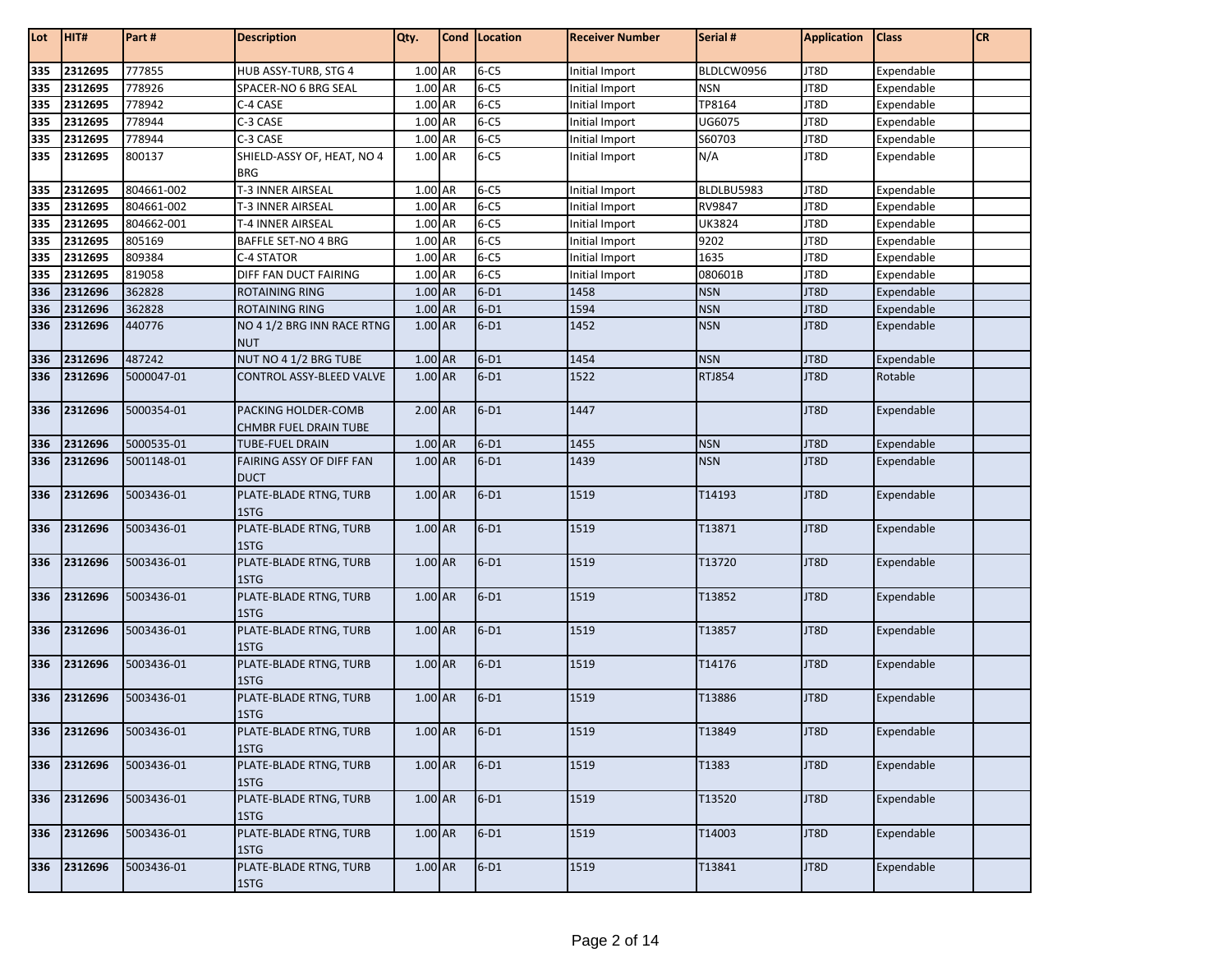| Lot | HIT#        | Part#      | <b>Description</b>                                   | Qty.     | Cond   Location | <b>Receiver Number</b> | Serial #      | <b>Application</b> | <b>Class</b> | <b>CR</b> |
|-----|-------------|------------|------------------------------------------------------|----------|-----------------|------------------------|---------------|--------------------|--------------|-----------|
| 336 | 2312696     | 5003436-01 | PLATE-BLADE RTNG, TURB<br>1STG                       | 1.00 AR  | $6-D1$          | 1519                   | T14076        | JT8D               | Expendable   |           |
| 336 | 2312696     | 5003436-01 | PLATE-BLADE RTNG, TURB<br>1STG                       | 1.00 AR  | $6-D1$          | 1519                   | T14061        | JT8D               | Expendable   |           |
| 336 | 2312696     | 5003436-01 | PLATE-BLADE RTNG, TURB<br>1STG                       | 1.00 AR  | $6-D1$          | 1519                   | T13510        | JT8D               | Expendable   |           |
| 336 | 2312696     | 5003436-01 | PLATE-BLADE RTNG, TURB<br>1STG                       | 1.00 AR  | $6-D1$          | 1519                   | T13951        | JT8D               | Expendable   |           |
| 336 | 2312696     | 5003436-01 | PLATE-BLADE RTNG, TURB<br>1STG                       | 1.00 AR  | $6-D1$          | 6368                   | <b>NSN</b>    | JT8D               | Expendable   |           |
| 336 | 2312696     | 5003436-01 | PLATE-BLADE RTNG, TURB<br>1STG                       | 1.00 AR  | $6-D1$          | 6371                   | <b>NSN</b>    | JT8D               | Expendable   |           |
| 336 | 2312696     | 5003436-01 | PLATE-BLADE RTNG, TURB<br>1STG                       | 1.00 AR  | $6-D1$          | 6372                   | <b>NSN</b>    | JT8D               | Expendable   |           |
| 336 | 2312696     | 5003662-01 | GEAR-ASSY, OF SPUR, FR ACCY<br><b>DRIVE</b>          | 1.00 AR  | $6-D1$          | 1468                   | <b>NSN</b>    | JT8D               | Expendable   |           |
| 336 | 2312696     | 525960     | SPACER-SEAL                                          | 1.00 AR  | $6-D1$          | 1527                   | 249           | JT8D               | Expendable   |           |
| 336 | 2312696     | 525961     | <b>SPACER SEAL</b>                                   | 1.00 AR  | $6-D1$          | 1531                   | 294           | JT8D               | Expendable   |           |
| 336 | 2312696     | 525962     | SPACER-SEAL                                          | 1.00 AR  | $6-D1$          | 1469                   | C9377         | JT8D               | Expendable   |           |
| 336 | 2312696     | 538948     | NUT-BRG RTNG, EXT THD<br>4.375-16-LH-X1.542          | 1.00 AR  | $6-D1$          | 1460                   | <b>NSN</b>    | JT8D               | Expendable   |           |
| 336 | 2312696     | 554330     | NO 5 BRG INN RACE RTNG<br><b>NUT</b>                 | 1.00 AR  | $6-D1$          | 1462                   | <b>NSN</b>    | JT8D               | Expendable   |           |
| 336 | 2312696     | 565018     | OIL TANK STRAP ASSY                                  | 1.00 AR  | $6-D1$          | 1440                   | <b>NSN</b>    | JT8D               | Expendable   |           |
| 336 | 2312696     | 676900     | NO 5 BRG OUTER RTNG NUT                              | 1.00 AR  | $6-D1$          | 1530                   | <b>NSN</b>    | JT8D               | Expendable   |           |
| 336 | 2312696     | 695501     | TIERODS, HPC                                         | 1.00 AR  | $6-D1$          | 1534                   |               | JT8D               | Expendable   |           |
| 336 | 2312696     | 695501     | TIERODS, HPC                                         | 12.00 AR | $6-D1$          | 1580                   |               | JT8D               | Expendable   |           |
| 336 | 2312696     | 728981     | SPACER-SEAL                                          | 1.00 AR  | $6-D1$          | 1471                   | B67521        | JT8D               | Expendable   |           |
| 336 | 2312696     | 735014     | NO 4 1/2 BEARING                                     | 1.00 AR  | $6-D1$          | 1470                   | 8-1101        | JT8D               | Expendable   |           |
| 336 | 2312696     | 738175     | <b>NO 5 BEARING</b>                                  | 1.00 AR  | $6-D1$          | 1443                   | 9892          | JT8D               | Expendable   |           |
| 336 | 2312696     | 740262     | NO 1 BRG RTNG PLATE                                  | 1.00 AR  | $6-D1$          | 1523                   | <b>NSN</b>    | JT8D               | Expendable   |           |
| 336 | 2312696     | 740263     | NO 1 BRG STOP                                        | 1.00 AR  | $6-D1$          | 1524                   | <b>NSN</b>    | JT8D               | Expendable   |           |
| 336 | 2312696     | 758280     | NO 1 BRG SEAL SEAT                                   | 1.00 AR  | $6-D1$          | 1529                   | <b>WG2158</b> | JT8D               | Expendable   |           |
| 336 | 2312696     | 762550     | DUCT SEGMENT ASSY OF,<br>INNER FR, FAN EXH           | 1.00 AR  | $6-D1$          | 1476                   | 2398          | JT8D               | Expendable   |           |
| 336 | 2312696     | 771710     | DUCT-ASSY OF, FAN, COMB.<br><b>CHAMBER AND TURB.</b> | 1.00 AR  | $6-D1$          | 1525                   |               | JT8D               | Expendable   |           |
|     | 336 2312696 | 771898     | NOZZLE-ASSY OF, NO 4 BRG                             | 1.00 AR  | $6-D1$          | 1533                   | <b>NSN</b>    | JT8D               | Expendable   |           |
| 336 | 2312696     | 772286     | 1 ST STAGE SEAL ASSY                                 | 1.00 AR  | $6-D1$          | Initial Import         | NW9725        | JT8D               | Expendable   |           |
| 336 | 2312696     | 772286     | 1 ST STAGE SEAL ASSY                                 | 1.00 AR  | $6-D1$          | 1435                   | 1123          | JT8D               | Expendable   |           |
| 336 | 2312696     | 772626     | TUBE TRANSFER, SHORT                                 | 1.00 AR  | $6-D1$          | 1526                   |               | JT8D               | Expendable   |           |
| 336 | 2312696     | 776953     | NUT ASSY GANG CHANNEL                                | 1.00 AR  | $6-D1$          | 1477                   | 4797          | JT8D               | Expendable   |           |
| 336 | 2312696     | 776953     | NUT ASSY GANG CHANNEL                                | 1.00 AR  | $6-D1$          | 1477                   | 4798          | JT8D               | Expendable   |           |
| 336 | 2312696     | 777148     | <b>FRONT TURBINE CASE</b>                            | 1.00 AR  | $6-D1$          | 1483                   | <b>NSN</b>    | JT8D               | Expendable   |           |
| 336 | 2312696     | 781291     | COVER PLATE-ACCESS,<br>DIFFUSER FAN DUCT FAIRING     | 1.00 AR  | $6-D1$          | 1441                   | <b>NSN</b>    | JT8D               | Expendable   |           |
|     | 336 2312696 | 798160     | T-2 OUTER AIRSEAL RING                               | 1.00 AR  | $6-D1$          | 1482                   | 756           | JT8D               | Expendable   |           |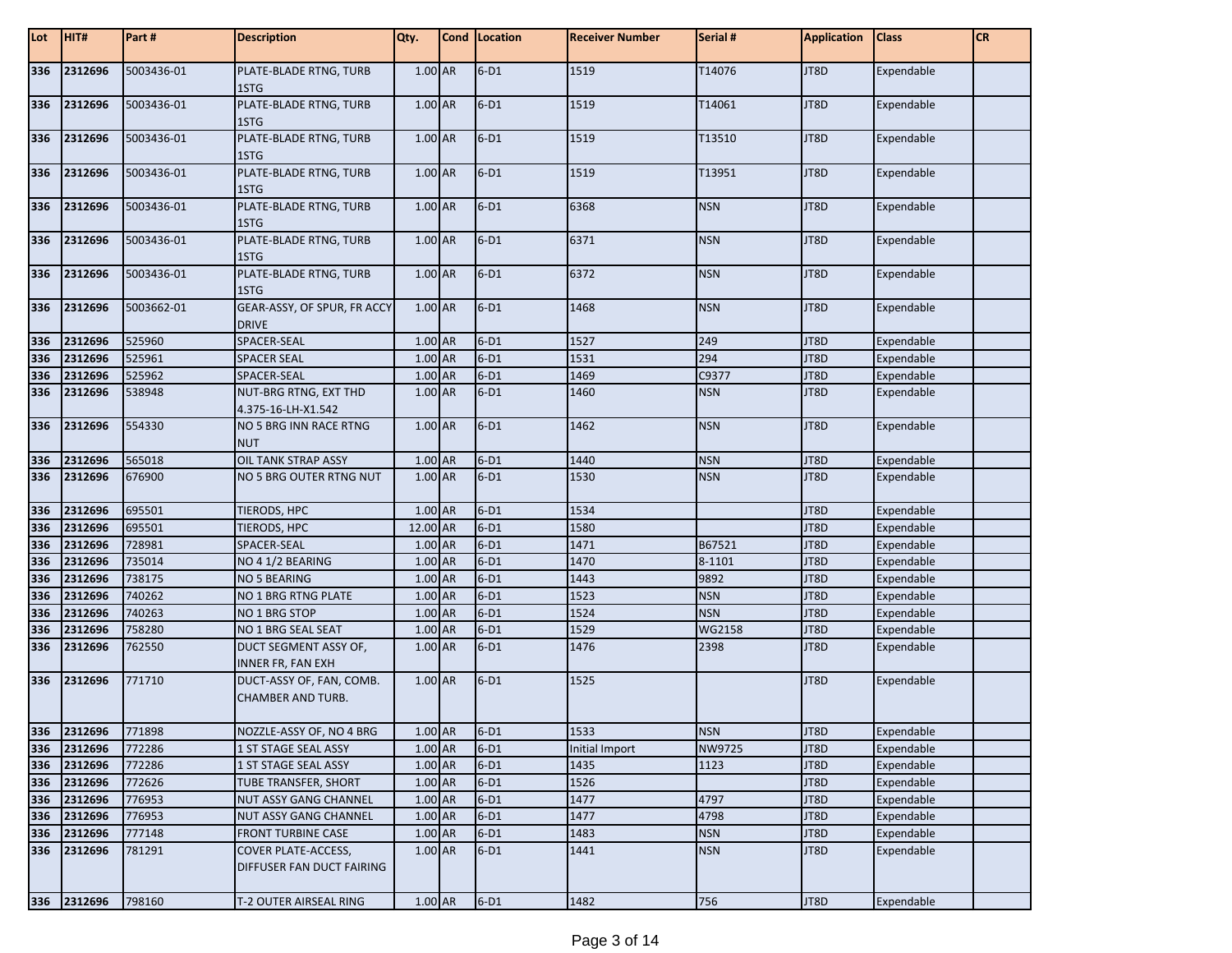| Lot | HIT#        | Part#      | <b>Description</b>                               | Qty.      | Cond Location | <b>Receiver Number</b> | Serial #   | <b>Application</b> | <b>Class</b> | <b>CR</b> |
|-----|-------------|------------|--------------------------------------------------|-----------|---------------|------------------------|------------|--------------------|--------------|-----------|
| 336 | 2312696     | 798220     | <b>FAN EXIT STATOR SEGMENTS</b>                  | 1.00 AR   | $6-D1$        | 1480                   | A4854      | JT8D               | Expendable   |           |
| 336 | 2312696     | 798220     | <b>FAN EXIT STATOR SEGMENTS</b>                  | 1.00 AR   | $6-D1$        | 1480                   | AW886      | JT8D               | Expendable   |           |
| 336 | 2312696     | 798220     | <b>FAN EXIT STATOR SEGMENTS</b>                  | $1.00$ AR | $6-D1$        | 1480                   | AI327      | JT8D               | Expendable   |           |
| 336 | 2312696     | 798220     | <b>FAN EXIT STATOR SEGMENTS</b>                  | 1.00 AR   | $6-D1$        | 1480                   | A7888      | JT8D               | Expendable   |           |
| 336 | 2312696     | 798220     | <b>FAN EXIT STATOR SEGMENTS</b>                  | 1.00 AR   | $6-D1$        | 1480                   | A4877      | JT8D               | Expendable   |           |
| 336 | 2312696     | 798220     | <b>FAN EXIT STATOR SEGMENTS</b>                  | 1.00 AR   | $6-D1$        | 1480                   | A4835      | JT8D               | Expendable   |           |
| 336 | 2312696     | 798220     | <b>FAN EXIT STATOR SEGMENTS</b>                  | 1.00 AR   | $6-D1$        | 1480                   | A4819      | JT8D               | Expendable   |           |
| 336 | 2312696     | 798220     | <b>FAN EXIT STATOR SEGMENTS</b>                  | 1.00 AR   | $6-D1$        | 1480                   | 6664       | JT8D               | Expendable   |           |
| 336 | 2312696     | 798754     | <b>FRONT FAN CASE</b>                            | 1.00 AR   | $6-D1$        | 1473                   | 0843       | JT8D               | Expendable   |           |
| 336 | 2312696     | 801846     | SHIELD-ASSY OF, NO 4 BRG                         | 1.00 AR   | $6-D1$        | 1481                   | <b>NSN</b> | JT8D               | Expendable   |           |
| 336 | 2312696     | 803912     | PLATE-RTNG, NO 5 BRG                             | 1.00 AR   | $6-D1$        | 1528                   | <b>NSN</b> | JT8D               | Expendable   |           |
| 336 | 2312696     | 803918     | SHIELD-ASSY OF, HEAT,<br>OUTER, NO 4 AND 5 BRG   | 1.00 AR   | $6-D1$        | 1572                   | ATI029473  | JT8D               | Expendable   |           |
| 336 | 2312696     | 805175-01  | REAR COMP. SOUND ABSORB.<br>LINER SEGMENT        | 1.00 AR   | $6-D1$        | 1475                   | <b>NSN</b> | JT8D               | Expendable   |           |
| 336 | 2312696     | 805777     | CASE ASSY OF COMB<br><b>CHAMBER INNER</b>        | 1.00 AR   | $6-D1$        | 1479                   | SAA0141    | JT8D               | Expendable   |           |
| 336 | 2312696     | 805777     | <b>CASE ASSY OF COMB</b><br><b>CHAMBER INNER</b> | 1.00 AR   | $6-D1$        | 1626                   | UL377      | JT8D               | Expendable   |           |
| 336 | 2312696     | 806797     | TEE-ASSY OF, TUBE                                | 1.00 AR   | $6-D1$        | 1467                   | <b>NSN</b> | JT8D               | Expendable   |           |
| 336 | 2312696     | 807090     | SHIELD-ASSY OF, HEAT, INR,<br>NO 4 AND 5 BRG     | 1.00 AR   | $6-D1$        | 1589                   | BGGUAM1647 | JT8D               | Expendable   |           |
| 336 | 2312696     | 810645     | C-13 AIR SEAL RING                               | 1.00 AR   | $6-D1$        | 1437                   | 771        | JT8D               | Expendable   |           |
| 336 | 2312696     | 811685     | NO 5 BRG SEAL SEAT                               | 1.00 AR   | $6-D1$        | 1532                   | W91522     | JT8D               | Expendable   |           |
| 336 | 2312696     | 814755     | NUT-ASSY OF, SLFLKG, GANG<br>ANGLE, FAN EXH      | 1.00 AR   | $6-D1$        | 1478                   | <b>NSN</b> | JT8D               | Expendable   |           |
| 336 | 2312696     | 814755     | NUT-ASSY OF, SLFLKG, GANG<br>ANGLE, FAN EXH      | 1.00 AR   | $6-D1$        | *15736                 | <b>NSN</b> | JT8D               | Expendable   |           |
| 336 | 2312696     | 814755     | NUT-ASSY OF, SLFLKG, GANG<br>ANGLE, FAN EXH      | 1.00 AR   | $6-D1$        | ESN-726064             | <b>NSN</b> | JT8D               | Expendable   |           |
| 336 | 2312696     | 815556     | CC OUTER FRONT CASE                              | 1.00 AR   | $6-D1$        | 1485                   | BJNBAL8865 | JT8D               | Expendable   |           |
|     | 336 2312696 | 821859-01  | <b>FUEL MAINFOLD</b>                             | $1.00$ AR | $6-D1$        | 1472                   | <b>NSN</b> | JT8D               | Expendable   |           |
| 337 | 2312697     | 5001472-01 | C-2 STATOR                                       | 1.00 AR   | $6-D2$        | Initial Import         | 0596       | JT8D               | Expendable   |           |
| 337 | 2312697     | 5001615-01 | C-1.5 STATOR                                     | 1.00 AR   | $6-D2$        | Initial Import         | 0728       | JT8D               | Expendable   |           |
| 337 | 2312697     | 676874     | MANIFOLD ASSY OF, NO 5<br><b>BRG</b>             | 1.00 AR   | $6-D2$        | Initial Import         | 1103       | JT8D               | Rotable      |           |
| 337 | 2312697     | 676874     | MANIFOLD ASSY OF, NO 5<br><b>BRG</b>             | 1.00 AR   | $6-D2$        | Initial Import         | <b>NSN</b> | JT8D               | Rotable      |           |
| 337 | 2312697     | 776385     | NUT-ASSY OF, SLFLKG, GANG<br>ANGLE, FAN EXH      | 1.00 AR   | $6-D2$        | Initial Import         | N/A        | JT8D               | Expendable   |           |
| 337 | 2312697     | 776386     | NUT-ASSY OF, SLFLKG, GANG<br>ANGLE, FAN EXH      | 1.00 AR   | $6-D2$        | Initial Import         | <b>NSN</b> | JT8D               | Expendable   |           |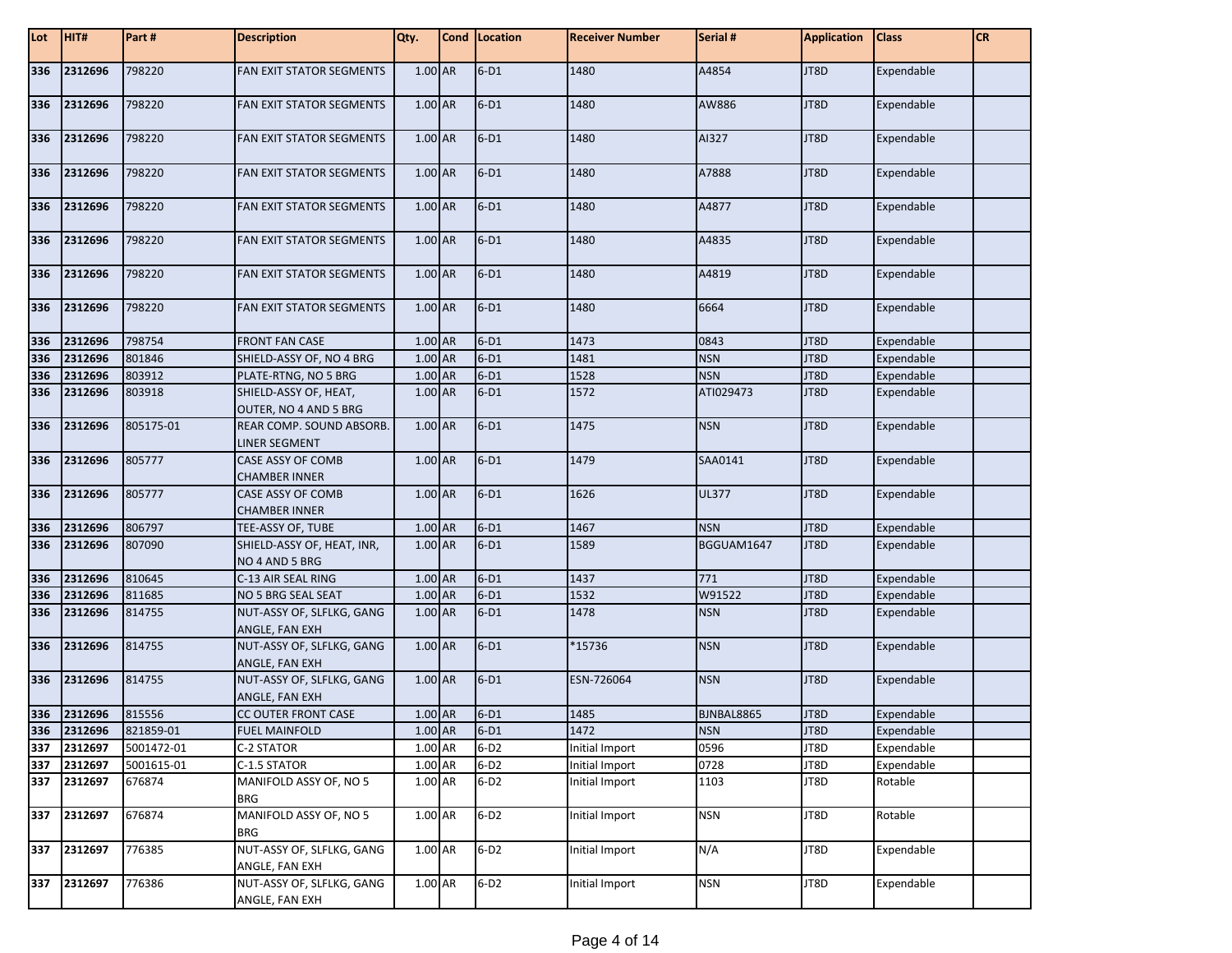| Lot | HIT#    | Part #      | <b>Description</b>                          | Qty.      | Cond   Location | <b>Receiver Number</b> | Serial #   | <b>Application</b> | <b>Class</b> | <b>CR</b> |
|-----|---------|-------------|---------------------------------------------|-----------|-----------------|------------------------|------------|--------------------|--------------|-----------|
| 337 | 2312697 | 776443      | CABLE AND BOX-ASSY OF,<br>THERMOCOUPLE      | 1.00 AR   | $6-D2$          | Initial Import         | 95963      | JT8D               | Expendable   |           |
| 337 | 2312697 | 776443      | CABLE AND BOX-ASSY OF,<br>THERMOCOUPLE      | 1.00 AR   | $6-D2$          | Initial Import         | 202640     | JT8D               | Expendable   |           |
| 337 | 2312697 | 776953      | <b>NUT ASSY GANG CHANNEL</b>                | 1.00 AR   | $6-D2$          | Initial Import         | 2679       | JT8D               | Expendable   |           |
| 337 | 2312697 | 777762      | T-3 OAS SPACERS                             | 3.00 AR   | $6-D2$          | Initial Import         | N/A        | JT8D               | Expendable   |           |
| 337 | 2312697 | 777762      | T-3 OAS SPACERS                             | 3.00 AR   | $6-D2$          | Initial Import         | N/A        | JT8D               | Expendable   |           |
| 337 | 2312697 | 777762      | T-3 OAS SPACERS                             | 3.00 AR   | $6-D2$          | Initial Import         | N/A        | JT8D               | Expendable   |           |
| 337 | 2312697 | 777762      | T-3 OAS SPACERS                             | 3.00 AR   | $6-D2$          | Initial Import         | N/A        | JT8D               | Expendable   |           |
| 337 | 2312697 | 777762      | T-3 OAS SPACERS                             | 3.00 AR   | $6-D2$          | Initial Import         | N/A        | JT8D               | Expendable   |           |
| 337 | 2312697 | 777762      | T-3 OAS SPACERS                             | 3.00 AR   | $6-D2$          | Initial Import         | N/A        | JT8D               | Expendable   |           |
| 337 | 2312697 | 777762      | T-3 OAS SPACERS                             | 3.00 AR   | $6-D2$          | Initial Import         | N/A        | JT8D               | Expendable   |           |
| 337 | 2312697 | 777762      | T-3 OAS SPACERS                             | 3.00 AR   | $6-D2$          | Initial Import         | N/A        | JT8D               | Expendable   |           |
| 337 | 2312697 | 777762      | T-3 OAS SPACERS                             | 3.00 AR   | $6-D2$          | Initial Import         | N/A        | JT8D               | Expendable   |           |
| 337 | 2312697 | 777762      | T-3 OAS SPACERS                             | 3.00 AR   | $6-D2$          | Initial Import         | N/A        | JT8D               | Expendable   |           |
| 337 | 2312697 | 777762      | T-3 OAS SPACERS                             | 3.00 AR   | $6-D2$          | Initial Import         | N/A        | JT8D               | Expendable   |           |
| 337 | 2312697 | 777855      | HUB ASSY-TURB, STG 4                        | 1.00 AR   | $6-D2$          | Initial Import         | T43715     | JT8D               | Expendable   |           |
| 337 | 2312697 | 778944      | C-3 CASE                                    | 1.00 AR   | $6-D2$          | Initial Import         | WV8082     | JT8D               | Expendable   |           |
| 337 | 2312697 | 794418      | SUPPORT, ASSY NO.1 BRG                      | 1.00 AR   | $6-D2$          | Initial Import         | <b>NSN</b> | JT8D               | Expendable   |           |
| 337 | 2312697 | 798164      | T-4 OUTER AIRSEAL RING                      | 1.00 AR   | $6-D2$          | Initial Import         | 0423A127   | JT8D               | Expendable   |           |
| 337 | 2312697 | 803605      | SUPPORT ASSY-FR ACCY                        | 1.00 AR   | $6-D2$          | Initial Import         | <b>NSN</b> | JT8D               | Expendable   |           |
| 337 | 2312697 | 803918      | SHIELD-ASSY OF, HEAT,                       | 1.00 AR   | $6-D2$          | Initial Import         | 384        | JT8D               | Expendable   |           |
|     |         |             | OUTER, NO 4 AND 5 BRG                       |           |                 |                        |            |                    |              |           |
| 337 | 2312697 | 805777      | CASE ASSY OF COMB<br><b>CHAMBER INNER</b>   | 1.00 AR   | $6-D2$          | Initial Import         | T15607     | JT8D               | Expendable   |           |
| 337 | 2312697 | 809384      | C-4 STATOR                                  | 1.00 AR   | $6-D2$          | Initial Import         | SE0973     | JT8D               | Expendable   |           |
| 337 | 2312697 | 811893      | FAN EXHAUST DUCT BRACKET                    | 1.00 AR   | $6-D2$          | Initial Import         | N/A        | JT8D               | Expendable   |           |
| 337 | 2312697 | 811893      | FAN EXHAUST DUCT BRACKET                    | 1.00 AR   | $6-D2$          | Initial Import         | N/A        | JT8D               | Expendable   |           |
| 337 | 2312697 | 811893      | FAN EXHAUST DUCT BRACKET                    | 1.00 AR   | $6-D2$          | Initial Import         | N/A        | JT8D               | Expendable   |           |
| 337 | 2312697 | 811893      | FAN EXHAUST DUCT BRACKET                    | 1.00 AR   | $6-D2$          | ESN-717497             | N/A        | JT8D               | Expendable   |           |
| 337 | 2312697 | 811894      | <b>FAN EXHAUST DUCT BRACKET</b>             | 1.00 AR   | $6-D2$          | Initial Import         | N/A        | JT8D               | Expendable   |           |
| 337 | 2312697 | 811894      | FAN EXHAUST DUCT BRACKET                    | 1.00 AR   | $6-D2$          | Initial Import         | N/A        | JT8D               | Expendable   |           |
| 337 | 2312697 | 811894      | FAN EXHAUST DUCT BRACKET                    | 1.00 AR   | $6-D2$          | Initial Import         | N/A        | JT8D               | Expendable   |           |
| 337 | 2312697 | 811894      | FAN EXHAUST DUCT BRACKET                    | 1.00 AR   | $6-D2$          | ESN-717497             | N/A        | JT8D               | Expendable   |           |
| 337 | 2312697 | 814755      | NUT-ASSY OF, SLFLKG, GANG<br>ANGLE, FAN EXH | $1.00$ AR | $6-D2$          | Initial Import         | 4160       | JT8D               | Expendable   |           |
| 338 | 2312698 | 10-700336-1 | <b>CABLE EXCITER RH</b>                     | $1.00$ AR | $6-D3$          | Initial Import         | BSGCAN0404 | JT8D               | Expendable   |           |
| 338 | 2312698 | 10-700336-1 | <b>CABLE EXCITER RH</b>                     | 1.00 AR   | $6-D3$          | Initial Import         | 2910       | JT8D               | Expendable   |           |
| 338 | 2312698 | 10-700336-1 | <b>CABLE EXCITER RH</b>                     | 1.00 AR   | $6-D3$          | Initial Import         | 1627       | JT8D               | Expendable   |           |
| 338 | 2312698 | 10-700336-1 | <b>CABLE EXCITER RH</b>                     | 1.00 AR   | $6-D3$          | Initial Import         | 6378344    | JT8D               | Expendable   |           |
| 338 | 2312698 | 10-700336-1 | <b>CABLE EXCITER RH</b>                     | 1.00 AR   | $6-D3$          | 812                    | <b>NS</b>  | JT8D               | Expendable   |           |
| 338 | 2312698 | 10-700336-1 | <b>CABLE EXCITER RH</b>                     | $1.00$ AR | $6-D3$          | ESN-726064             | 08517887   | JT8D               | Expendable   |           |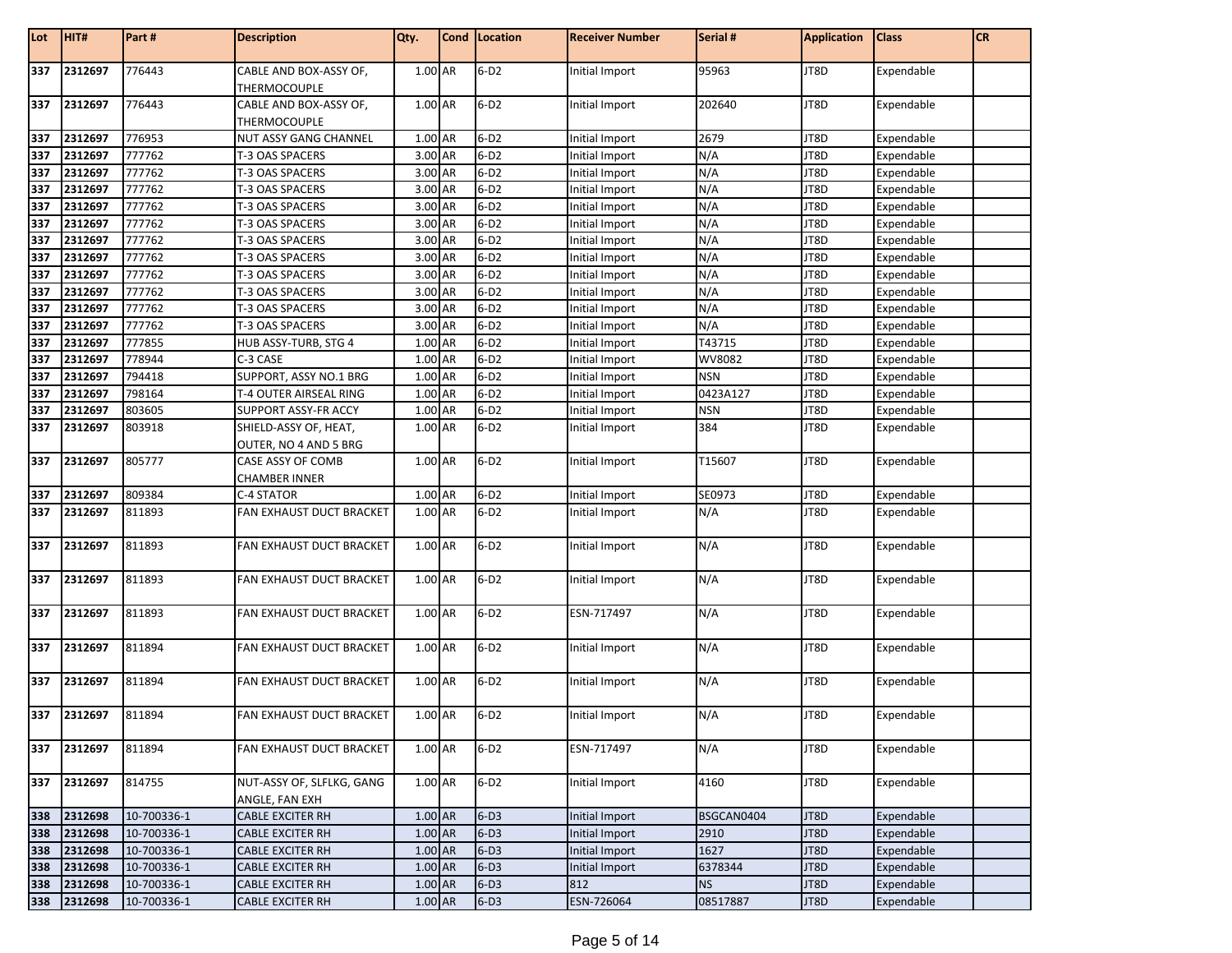| Lot        | HIT#        | Part #      | <b>Description</b>                                      | Qty.     | <b>Cond Location</b> | <b>Receiver Number</b> | Serial #      | <b>Application</b> | <b>Class</b> | <b>CR</b> |
|------------|-------------|-------------|---------------------------------------------------------|----------|----------------------|------------------------|---------------|--------------------|--------------|-----------|
| 338        | 2312698     | 10-700336-1 | <b>CABLE EXCITER RH</b>                                 | 1.00 AR  | $6-D3$               | 5581                   | 3622          | JT8D               | Expendable   |           |
| 338        | 2312698     | 10-700336-1 | <b>CABLE EXCITER RH</b>                                 | 1.00 AR  | $6-D3$               | 5581                   | 2583          | JT8D               | Expendable   |           |
| 338        | 2312698     | 10-700336-1 | CABLE EXCITER RH                                        | 1.00 AR  | $6-D3$               | 5581                   | 2655          | JT8D               | Expendable   |           |
| 338        | 2312698     | 5005671-01  | C-1.5 DUCT                                              | 1.00 AR  | $6-D3$               | Initial Import         | 1039          | JT8D               | Expendable   |           |
| 338        | 2312698     | 762550      | DUCT SEGMENT ASSY OF,                                   | 1.00 AR  | $6-D3$               | Initial Import         | 1899          | JT8D               | Expendable   |           |
|            |             |             | INNER FR, FAN EXH                                       |          |                      |                        |               |                    |              |           |
| 338        | 2312698     | 762550      | DUCT SEGMENT ASSY OF,                                   | 1.00 AR  | $6-D3$               | Initial Import         | 830           | JT8D               | Expendable   |           |
|            |             |             | INNER FR, FAN EXH                                       |          |                      |                        |               |                    |              |           |
| 338        | 2312698     | 778870      | <b>FRONT TURBINE CASE</b>                               | 1.00 AR  | $6-D3$               | Initial Import         | SE9541        | JT8D               | Expendable   |           |
| 338        | 2312698     | 778944      | C-3 CASE                                                | 1.00 AR  | $6-D3$               | Initial Import         | TJ6598        | JT8D               | Expendable   |           |
| 338        | 2312698     | 780322      | LINER ASSY OF, FRONT                                    | 1.00 AR  | $6-D3$               | Initial Import         | <b>NSN</b>    | JT8D               | Expendable   |           |
|            |             |             | <b>COMPRESSOR</b>                                       |          |                      |                        |               |                    |              |           |
| 338        | 2312698     | 808113      | REAR COMP. SOUND ABSORB.                                | 1.00 AR  | $6-D3$               | Initial Import         | PCS041105C    | JT8D               | Expendable   |           |
|            |             |             | <b>LINER SEGMENT</b>                                    |          |                      |                        |               |                    |              |           |
| 338        | 2312698     | 808113      | REAR COMP. SOUND ABSORB.                                | 1.00 AR  | $6-D3$               | 2724                   | PCS4878       | JT8D               | Expendable   |           |
|            |             |             | LINER SEGMENT                                           |          |                      |                        |               |                    |              |           |
| 338        | 2312698     | 814755      | NUT-ASSY OF, SLFLKG, GANG                               | 1.00 AR  | $6-D3$               | Initial Import         | N/A           | JT8D               | Expendable   |           |
|            |             |             | ANGLE, FAN EXH                                          |          |                      |                        |               |                    |              |           |
| 338        | 2312698     | 814755      | NUT-ASSY OF, SLFLKG, GANG                               | 1.00 AR  | $6-D3$               | *15737                 | N/A           | JT8D               | Expendable   |           |
|            |             |             | ANGLE, FAN EXH                                          |          |                      |                        |               |                    |              |           |
| 338        | 2312698     | 815377      | FAN EXIT CASE-200                                       | 1.00 AR  | $6-D3$<br>$6-D3$     | Initial Import         | BBDUAW8833    | JT8D               | Expendable   |           |
| 338<br>338 | 2312698     | 815556      | <b>CC OUTER FRONT CASE</b>                              | 1.00 AR  |                      | Initial Import         | BJNBAM1900    | JT8D               | Expendable   |           |
|            | 2312698     | 819812-01   | SUP-ASSY OF, CONTAINMENT<br>SHIELD RIGHT                | 1.00 AR  | $6-D3$               | Initial Import         | <b>NSN</b>    | JT8D               | Expendable   |           |
| 338        | 2312698     | 819813-01   | <b>SUP-ASSY OF CONTAINMENT</b><br>SHIELD, LEFT          | 1.00 AR  | $6-D3$               | Initial Import         | <b>NSN</b>    | JT8D               | Expendable   |           |
| 338        | 2312698     | 819816-01   | SHIELD-ASSY OF,<br>CONTAINMENT, HPT CASE,<br><b>LWR</b> | 1.00 AR  | $6-D3$               | Initial Import         | <b>NSN</b>    | JT8D               | Expendable   |           |
| 339        | 2312699     | 5004021-01  | NO 4 BRG AIR SEAL                                       | 1.00 AR  | $6-D4$               | 1608                   | AE9869        | JT8D               | Expendable   |           |
| 339        | 2312699     | 5004021-01  | NO 4 BRG AIR SEAL                                       | 1.00 AR  | $6-D4$               | 1617                   | <b>NSN</b>    | JT8D               | Expendable   |           |
| 339        | 2312699     | 5004021-01  | NO 4 BRG AIR SEAL                                       | 1.00 AR  | $6-D4$               | 1642                   | 105JT58N      | JT8D               | Expendable   |           |
| 339        | 2312699     | 5004021-01  | NO 4 BRG AIR SEAL                                       | 1.00 AR  | $6-D4$               | 1644                   | AV8490        | JT8D               | Expendable   |           |
| 339        | 2312699     | 5004021-01  | NO 4 BRG AIR SEAL                                       | 1.00 AR  | $6-D4$               | 1649                   | B79738        | JT8D               | Expendable   |           |
| 339        | 2312699     | 565016      | <b>OIL TANK</b>                                         | 1.00 AR  | $6-D4$               | 773                    | <b>NSN</b>    | JT8D               | Expendable   |           |
| 339        | 2312699     | 565016      | <b>OIL TANK</b>                                         | 1.00 AR  | $6-D4$               | 1603                   | <b>NSN</b>    | JT8D               | Expendable   |           |
| 339        | 2312699     | 565018      | OIL TANK STRAP ASSY                                     | 1.00 AR  | $6-D4$               | 1609                   | <b>NSN</b>    | JT8D               | Expendable   |           |
|            | 339 2312699 | 565018      | <b>OIL TANK STRAP ASSY</b>                              | 1.00 AR  | $6-D4$               | 1657                   | <b>NSN</b>    | JT8D               | Expendable   |           |
| 339        | 2312699     | 725537      | NO 5 BRG HOUSING                                        | 1.00 AR  | $6-D4$               | 1574                   | WD0038        | JT8D               | Expendable   |           |
| 339        | 2312699     | 725537      | NO 5 BRG HOUSING                                        | 1.00 AR  | $6-D4$               | 1597                   | 00256         | JT8D               | Expendable   |           |
| 339        | 2312699     | 725537      | NO 5 BRG HOUSING                                        | 1.00 AR  | $6-D4$               | 1658                   | <b>UN6573</b> | JT8D               | Expendable   |           |
| 339        | 2312699     | 725537      | <b>NO 5 BRG HOUSING</b>                                 | 1.00 AR  | $6-D4$               | 1659                   | SU6006        | JT8D               | Expendable   |           |
| 339        | 2312699     | 725537      | NO 5 BRG HOUSING                                        | 1.00 AR  | $6-D4$               | 1660                   | SU5981        | JT8D               | Expendable   |           |
| 339        | 2312699     | 725537      | NO 5 BRG HOUSING                                        | 1.00 AR  | $6-D4$               | 1661                   | TZ2446        | JT8D               | Expendable   |           |
| 339        | 2312699     | 758275      | NO 1 BRG HOUSING                                        | 1.00 AR  | $6-D4$               | 1601                   | TR2214        | JT8D               | Expendable   |           |
| 339        | 2312699     | 758275      | NO 1 BRG HOUSING                                        | 1.00 AR  | $6-D4$               | 1602                   | UK4821        | JT8D               | Expendable   |           |
| 339        | 2312699     | 761940      | <b>LPT TIERODS</b>                                      | 16.00 AR | $6-D4$               | 1654                   |               | JT8D               | Expendable   |           |
|            | 339 2312699 | 761940      | <b>LPT TIERODS</b>                                      | 16.00 AR | $6-D4$               | 1655                   |               | JT8D               | Expendable   |           |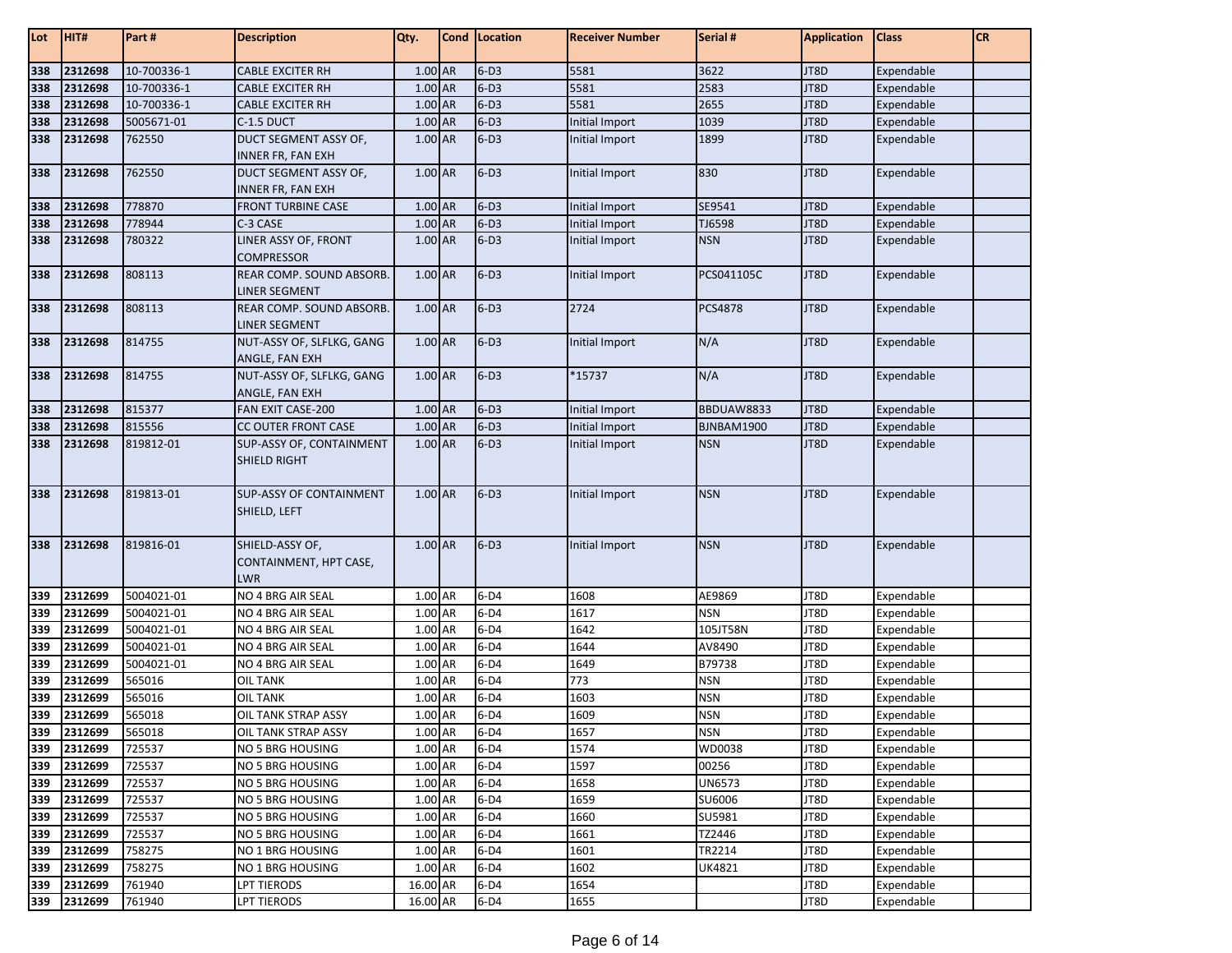| Lot        | HIT#    | Part#      | <b>Description</b>                               | Qty.      | Cond Location | <b>Receiver Number</b> | Serial #          | <b>Application</b> | <b>Class</b> | <b>CR</b> |
|------------|---------|------------|--------------------------------------------------|-----------|---------------|------------------------|-------------------|--------------------|--------------|-----------|
| 339        | 2312699 | 766342     | <b>VALVE ASSY-FUEL</b>                           | 1.00 AR   | $6-D4$        | 1606                   | 6156030           | JT8D               | Rotable      |           |
|            |         |            | PRESSURIZING AND DUMP                            |           |               |                        |                   |                    |              |           |
| 339        | 2312699 | 775371     | C-11 STATOR                                      | 1.00 AR   | $6-D4$        | 1571                   | <b>JK1884</b>     | JT8D               | Expendable   |           |
|            | 2312699 | 775372     | C-12 STATOR                                      | 1.00 AR   | $6-D4$        | 1560                   | TG5021            | JT8D               | Expendable   |           |
| 339<br>339 | 2312699 | 775372     | C-12 STATOR                                      | 1.00 AR   | $6-D4$        | 1578                   | HN6031            | JT8D               | Expendable   |           |
| 339        | 2312699 | 775372-001 | C-12 STATOR                                      | 1.00 AR   | $6-D4$        | 1569                   | JX1791            | JT8D               | Expendable   |           |
| 339        | 2312699 | 775372-001 | C-12 STATOR                                      | 1.00 AR   | $6-D4$        | 1582                   | BENCAJ8972        | JT8D               | Expendable   |           |
| 339        | 2312699 | 777848     | REAR COMP FAN DUCT FRONT<br><b>FAIRING</b>       | 1.00 AR   | $6-D4$        | 1600                   |                   | JT8D               | Expendable   |           |
| 339        | 2312699 | 781291     | COVER PLATE-ACCESS,<br>DIFFUSER FAN DUCT FAIRING | 1.00 AR   | $6-D4$        | 1605                   | <b>NSN</b>        | JT8D               | Expendable   |           |
| 339        | 2312699 | 781291     | COVER PLATE-ACCESS,<br>DIFFUSER FAN DUCT FAIRING | 1.00 AR   | $6-D4$        | 1662                   | <b>NSN</b>        | JT8D               | Expendable   |           |
| 339        | 2312699 | 802107     | SHIELD-ASSY OF, HEAT, INR,<br>NO 4 AND 5 BRG     | 1.00 AR   | $6-D4$        | 1664                   | 1159              | JT8D               | Expendable   |           |
| 339        | 2312699 | 802107     | SHIELD-ASSY OF, HEAT, INR,<br>NO 4 AND 5 BRG     | 1.00 AR   | $6-D4$        | 1666                   | 1826              | JT8D               | Expendable   |           |
| 339        | 2312699 | 802107     | SHIELD-ASSY OF, HEAT, INR,<br>NO 4 AND 5 BRG     | 1.00 AR   | $6-D4$        | ESN-717440             | 1374              | JT8D               | Expendable   |           |
| 339        | 2312699 | 811872     | C-12 STATOR                                      | 1.00 AR   | $6-D4$        | 1581                   | WT9362            | JT8D               | Expendable   |           |
| 339        | 2312699 | 812271     | C-11 STATOR                                      | 1.00 AR   | $6-D4$        | 1576                   | PP0367            | JT8D               | Expendable   |           |
| 339        | 2312699 | 814341     | NO 5 BRG SEAL ASSY                               | 1.00 AR   | $6-D4$        | 1607                   | <b>NSN</b>        | JT8D               | Expendable   |           |
| 339        | 2312699 | 814341     | NO 5 BRG SEAL ASSY                               | 1.00 AR   | $6-D4$        | 1612                   | <b>NSN</b>        | JT8D               | Expendable   |           |
| 339        | 2312699 | 814341     | NO 5 BRG SEAL ASSY                               | 1.00 AR   | $6-D4$        | 1656                   | <b>NSN</b>        | JT8D               | Expendable   |           |
| 340        | 2312700 | 5000158-01 | <b>FAN EXIT FAIRING</b>                          | 1.00 AR   | $6-D5$        | 664                    | <b>NSN</b>        | JT8D               | Expendable   |           |
| 340        | 2312700 | 5005671-01 | C-1.5 DUCT                                       | 1.00 AR   | $6-D5$        | 662                    | 1449              | JT8D               | Expendable   |           |
| 340        | 2312700 | 776367-001 | FAN EXH SOUND ABS. LNER<br><b>SEGMENT</b>        | 1.00 AR   | $6-D5$        | 668                    | <b>TV534</b>      | JT8D               | Expendable   |           |
| 340        | 2312700 | 776374     | FAN EXH INTERM INNER DUCT                        | 1.00 AR   | $6-D5$        | 658                    | <b>NSN</b>        | JT8D               | Expendable   |           |
| 340        | 2312700 | 776374     | FAN EXH INTERM INNER DUCT                        | 1.00 AR   | $6-D5$        | 659                    | <b>NSN</b>        | JT8D               | Expendable   |           |
| 340        | 2312700 | 776374     | FAN EXH INTERM INNER DUCT                        | 1.00 AR   | $6-D5$        | 660                    | <b>NSN</b>        | JT8D               | Expendable   |           |
| 340        | 2312700 | 777273     | C-3 STATOR                                       | 1.00 AR   | $6-D5$        | 670                    | 263               | JT8D               | Expendable   |           |
| 340        | 2312700 | 777273     | C-3 STATOR                                       | 1.00 AR   | $6-D5$        | 671                    | 0777              | JT8D               | Expendable   |           |
| 340        | 2312700 | 777915     | FRONT COMP. SOUND<br><b>ABSORB. LINER ASSY</b>   | 1.00 AR   | $6-D5$        | 666                    | <b>NSN</b>        | JT8D               | Expendable   |           |
| 340        | 2312700 | 777915     | FRONT COMP. SOUND<br>ABSORB. LINER ASSY          | 1.00 AR   | $6-D5$        | 667                    | J7K925            | JT8D               | Expendable   |           |
| 340        | 2312700 | 780322     | LINER ASSY OF, FRONT<br><b>COMPRESSOR</b>        | 1.00 AR   | $6-D5$        | 665                    | <b>NSN</b>        | JT8D               | Expendable   |           |
| 340        | 2312700 | 788929     | DUCT, FAN EXHAUST OUTER                          | 1.00 AR   | $6-D5$        | 661                    | <b>BWP7AH3995</b> | JT8D               | Expendable   |           |
| 340        | 2312700 | 793885     | C-5 STATOR                                       | 1.00 AR   | $6-D5$        | 675                    | <b>NU1947</b>     | JT8D               | Expendable   |           |
| 340        | 2312700 | 799783     | <b>REAR FAN CASE</b>                             | 1.00 AR   | $6-D5$        | 655                    | BBDUAP5087        | JT8D               | Expendable   |           |
| 340        | 2312700 | 799784     | <b>FRONT FAN CASE</b>                            | $1.00$ AR | $6-D5$        | 654                    | UZ7386            | JT8D               | Expendable   |           |
| 340        | 2312700 | 801281     | <b>FAN EXIT FAIRING</b>                          | 1.00 AR   | $6-D5$        | 663                    | 729               | JT8D               | Expendable   |           |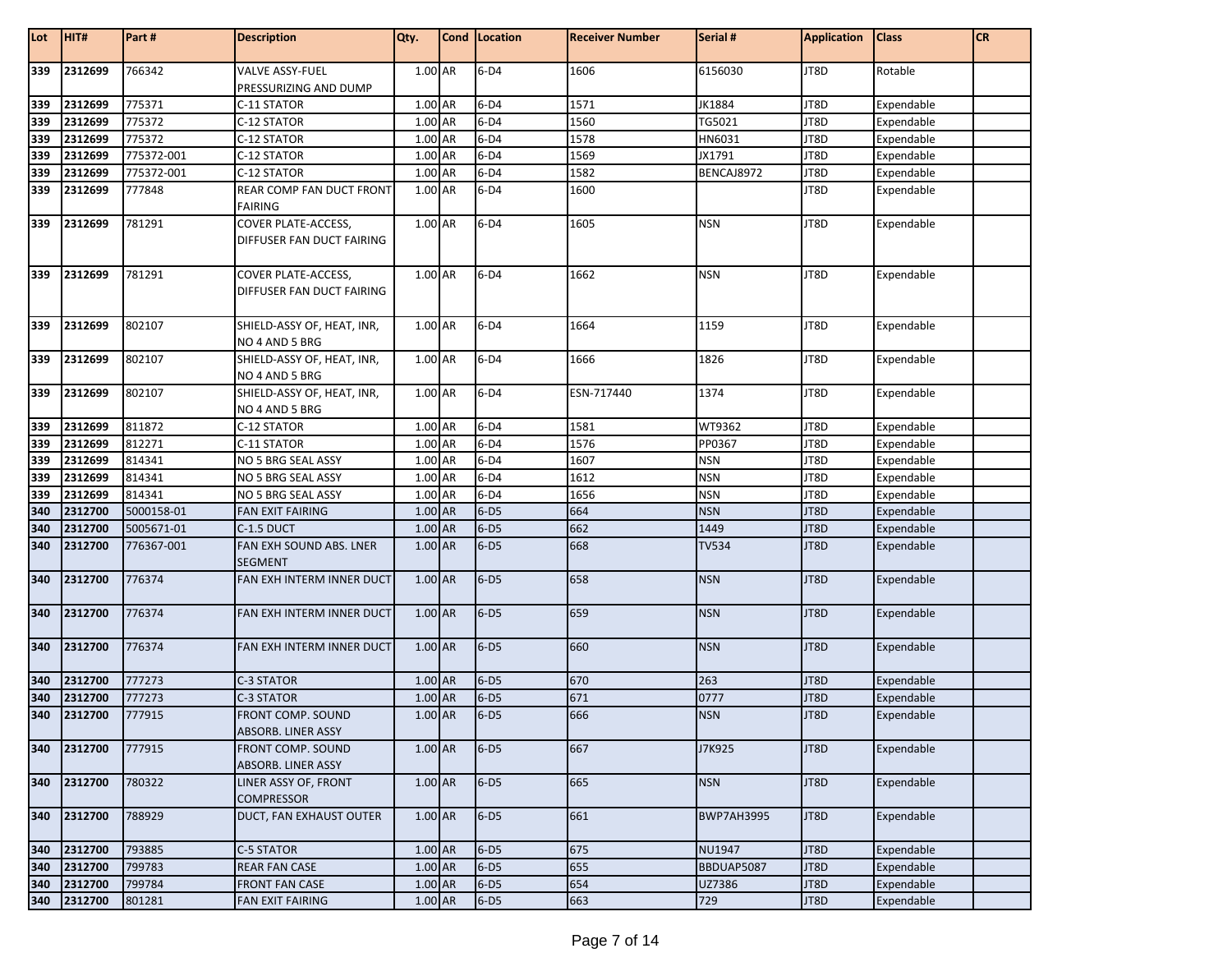| Lot        | HIT#               | Part #                   | <b>Description</b>                       | Qty.               |           | Cond   Location  | <b>Receiver Number</b>       | Serial #       | <b>Application</b> | <b>Class</b>             | <b>CR</b> |
|------------|--------------------|--------------------------|------------------------------------------|--------------------|-----------|------------------|------------------------------|----------------|--------------------|--------------------------|-----------|
| 340        | 2312700            | 805777                   | CASE ASSY OF COMB                        | 1.00 AR            |           | $6-D5$           | 657                          | BGGUAK0653     | JT8D               | Expendable               |           |
|            |                    |                          | <b>CHAMBER INNER</b>                     |                    |           |                  |                              |                |                    |                          |           |
| 340        | 2312700            | 805919                   | <b>EXIT FAN CASE</b>                     | 1.00 AR            |           | $6-D5$<br>$6-D5$ | 656                          | BBDUAH6506     | JT8D               | Expendable               |           |
| 340        | 2312700            | 809384                   | C-4 STATOR                               | 1.00 AR            |           |                  | 672                          | 0692<br>TP6162 | JT8D               | Expendable               |           |
| 340        | 2312700            | 809384                   | C-4 STATOR                               | 1.00 AR            |           | $6-D5$           | 673                          |                | JT8D               | Expendable               |           |
| 341        | 2312701            | 318178                   | NO 4 BRG OUT. RACE RTNG<br><b>NUT</b>    | 1.00 AR            |           | $6-E1$           | Initial Import               | N/A            | JT8D               | Expendable               |           |
| 341        | 2312701            | 440776                   | NO 4 1/2 BRG INN RACE RTNG<br><b>NUT</b> | 1.00 AR            |           | $6-E1$           | Initial Import               | <b>NSN</b>     | JT8D               | Expendable               |           |
| 341        | 2312701            | 440776                   | NO 4 1/2 BRG INN RACE RTNG               | 1.00 AR            |           | $6-E1$           | Initial Import               | <b>NSN</b>     | JT8D               | Expendable               |           |
|            |                    | 440776                   | <b>NUT</b><br>NO 4 1/2 BRG INN RACE RTNG |                    |           |                  |                              |                |                    |                          |           |
| 341        | 2312701            |                          | <b>NUT</b>                               | 1.00 AR            |           | $6-E1$           | Initial Import               | <b>NSN</b>     | JT8D               | Expendable               |           |
| 341        | 2312701            | 440776                   | NO 4 1/2 BRG INN RACE RTNG<br><b>NUT</b> | 1.00 AR            |           | $6-E1$           | Initial Import               | <b>NSN</b>     | JT8D               | Expendable               |           |
| 341        | 2312701            | 5000412-01               | NO 3 BRG SEAL SEAT                       | 1.00 AR            |           | $6-E1$           | Initial Import               | N/A            | JT8D               | Expendable               |           |
| 341        | 2312701            | 5000496-01               | SEAL-NO 3 BRG                            | 1.00 AR            |           | $6-E1$           | Initial Import               | N/A            | JT8D               | Expendable               |           |
| 341        | 2312701            | 5003662-01               | GEAR-ASSY, OF SPUR, FR ACCY              | 1.00 AR            |           | $6-E1$           | Initial Import               | <b>NSN</b>     | JT8D               | Expendable               |           |
|            |                    |                          | <b>DRIVE</b>                             |                    |           |                  |                              |                |                    |                          |           |
| 341        | 2312701            | 5003662-01               | <b>GEAR-ASSY, OF SPUR, FR ACCY</b>       | 1.00 AR            |           | $6-E1$           | Initial Import               | <b>NSN</b>     | JT8D               | Expendable               |           |
|            |                    |                          | <b>DRIVE</b>                             |                    |           |                  |                              |                |                    |                          |           |
| 341        | 2312701            | 5004021-01               | NO 4 BRG AIR SEAL                        | 1.00 AR            |           | $6-E1$           | Initial Import               | 396JS67N       | JT8D               | Expendable               |           |
| 341        | 2312701            | 5004021-01               | NO 4 BRG AIR SEAL                        | 1.00 AR            |           | $6-E1$           | Initial Import               | BA69959        | JT8D               | Expendable               |           |
| 341        | 2312701            | 5004021-01               | NO 4 BRG AIR SEAL                        | 1.00 AR            |           | $6-E1$           | Initial Import               | <b>NSN</b>     | JT8D               | Expendable               |           |
| 341        | 2312701            | 5004021-01               | NO 4 BRG AIR SEAL                        | 1.00 AR            |           | $6-E1$           | Initial Import               | 20             | JT8D               | Expendable               |           |
| 341        | 2312701            | 5004021-01               | NO 4 BRG AIR SEAL                        | 1.00 AR            |           | $6-E1$           | Initial Import               | 41             | JT8D               | Expendable               |           |
| 341        | 2312701            | 5004021-01               | NO 4 BRG AIR SEAL                        | 1.00 AR            |           | $6-E1$           | Initial Import               | <b>NSN</b>     | JT8D               | Expendable               |           |
| 341        | 2312701            | 5004021-01               | NO 4 BRG AIR SEAL                        | 1.00 AR            |           | $6-E1$           | Initial Import               | BA34631        | JT8D               | Expendable               |           |
| 341        | 2312701            | 5004021-01               | NO 4 BRG AIR SEAL                        | $1.00$ AR          |           | $6-E1$           | Initial Import               | <b>NSN</b>     | JT8D               | Expendable               |           |
| 341        | 2312701            | 5004021-01               | NO 4 BRG AIR SEAL                        | 1.00 AR            |           | $6-E1$           | Initial Import               | <b>NSN</b>     | JT8D               | Expendable               |           |
| 341        | 2312701            | 5004021-01               | NO 4 BRG AIR SEAL                        | 1.00 AR            |           | $6-E1$           | Initial Import               | <b>NSN</b>     | JT8D               | Expendable               |           |
| 341        | 2312701            | 5004021-01               | NO 4 BRG AIR SEAL                        | 1.00 AR            |           | $6-E1$           | Initial Import               | AE7416<br>40   | JT8D               | Expendable               |           |
| 341        | 2312701            | 5004021-01               | NO 4 BRG AIR SEAL                        | 1.00 AR            |           | $6-E1$           | Initial Import               | <b>NSN</b>     | JT8D               | Expendable               |           |
| 341        | 2312701<br>2312701 | 5004021-01<br>5004021-01 | NO 4 BRG AIR SEAL                        | 1.00 AR<br>1.00 AR |           | $6-E1$<br>$6-E1$ | Initial Import               | <b>NSN</b>     | JT8D<br>JT8D       | Expendable               |           |
| 341        |                    |                          | NO 4 BRG AIR SEAL                        | 1.00 AR            |           | $6-E1$           | Initial Import               | <b>NSN</b>     |                    | Expendable               |           |
| 341        | 2312701<br>2312701 | 5004021-01<br>5004021-01 | NO 4 BRG AIR SEAL<br>NO 4 BRG AIR SEAL   | 1.00 AR            |           | $6-E1$           | Initial Import               | <b>NSN</b>     | JT8D<br>JT8D       | Expendable               |           |
| 341<br>341 | 2312701            | 503934                   | BAFFLE SET-NO 4 BRG                      | 1.00               | <b>AR</b> | $6-E1$           | ESN-726064<br>Initial Import | 8749           | JT8D               | Expendable<br>Expendable |           |
| 341        | 2312701            | 525960                   | SPACER-SEAL                              | 1.00 AR            |           | $6-E1$           | Initial Import               | A-8114         | JT8D               | Expendable               |           |
| 341        | 2312701            | 525960                   | SPACER-SEAL                              | 1.00 AR            |           | $6-E1$           | Initial Import               | <b>NSN</b>     | JT8D               | Expendable               |           |
| 341        | 2312701            | 525961                   | SPACER SEAL                              | 1.00 AR            |           | $6-E1$           | Initial Import               | N/A            | JT8D               | Expendable               |           |
| 341        | 2312701            | 525961                   | <b>SPACER SEAL</b>                       | 1.00 AR            |           | $6-E1$           | Initial Import               | CEC1831        | JT8D               | Expendable               |           |
| 341        | 2312701            | 525962                   | SPACER-SEAL                              | 1.00 AR            |           | $6-E1$           | Initial Import               | <b>NSN</b>     | JT8D               | Expendable               |           |
| 341        | 2312701            | 525962                   | SPACER-SEAL                              | 1.00 AR            |           | $6-E1$           | Initial Import               | F5016          | JT8D               | Expendable               |           |
| 341        | 2312701            | 525962                   | SPACER-SEAL                              | 1.00 AR            |           | $6-E1$           | Initial Import               | C1885          | JT8D               | Expendable               |           |
| 341        | 2312701            | 525962                   | SPACER-SEAL                              | 1.00 AR            |           | $6-E1$           | Initial Import               | B79788         | JT8D               | Expendable               |           |
| 341        | 2312701            | 525962                   | SPACER-SEAL                              | 1.00 AR            |           | $6-E1$           | Initial Import               | B58190         | JT8D               | Expendable               |           |
| 341        | 2312701            | 525962                   | SPACER-SEAL                              | 1.00 AR            |           | $6-E1$           | Initial Import               | <b>CEC8105</b> | JT8D               | Expendable               |           |
| 341        | 2312701            | 538946                   | LOCK-NO 4 1/2 BRG                        | 1.00 AR            |           | $6-E1$           | Initial Import               | <b>NSN</b>     | JT8D               | Expendable               |           |
| 341        | 2312701            | 538946                   | LOCK-NO 4 1/2 BRG                        | 1.00 AR            |           | $6-E1$           | Initial Import               | <b>NSN</b>     | JT8D               | Expendable               |           |
|            |                    |                          |                                          |                    |           |                  |                              |                |                    |                          |           |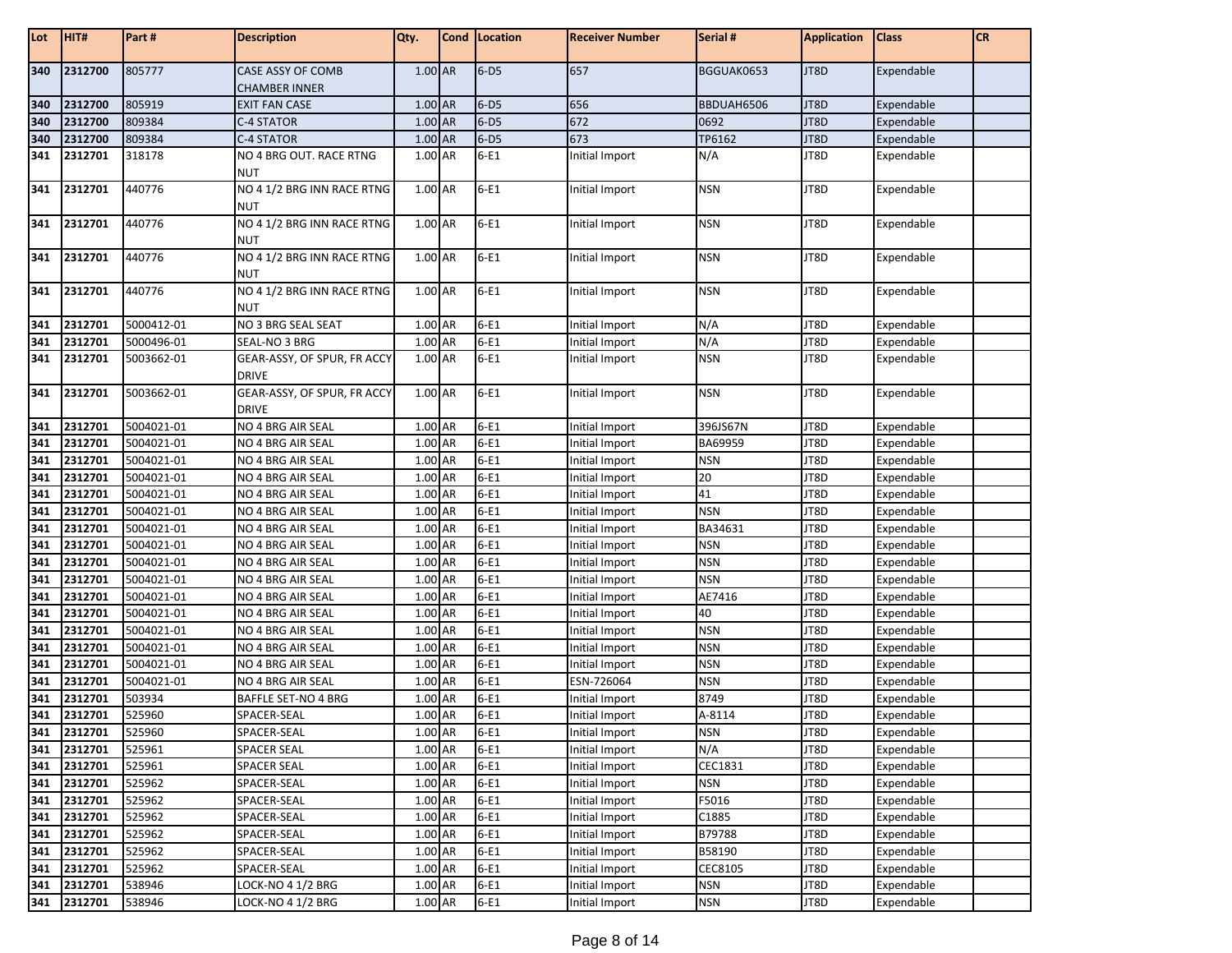| Lot | HIT#        | Part#     | <b>Description</b>             | Qty.    | Cond   Location | <b>Receiver Number</b> | Serial #   | <b>Application</b> | <b>Class</b> | <b>CR</b> |
|-----|-------------|-----------|--------------------------------|---------|-----------------|------------------------|------------|--------------------|--------------|-----------|
|     |             |           |                                |         |                 |                        |            |                    |              |           |
| 341 | 2312701     | 538946    | LOCK-NO 4 1/2 BRG              | 1.00 AR | $6-E1$          | Initial Import         | <b>NSN</b> | JT8D               | Expendable   |           |
| 341 | 2312701     | 538946    | LOCK-NO 4 1/2 BRG              | 1.00 AR | $6-E1$          | Initial Import         | <b>NSN</b> | JT8D               | Expendable   |           |
| 341 | 2312701     | 547640    | LOCK-TURB SHAFT CPLG           | 1.00 AR | $6-E1$          | Initial Import         | 444        | JT8D               | Expendable   |           |
| 341 | 2312701     | 675546    | GRBX DR BRG HOUSING            | 1.00 AR | $6-E1$          | Initial Import         | $5 - 171$  | JT8D               | Expendable   |           |
| 341 | 2312701     | 675546    | <b>GRBX DR BRG HOUSING</b>     | 1.00 AR | $6-E1$          | Initial Import         | 2142       | JT8D               | Expendable   |           |
| 341 | 2312701     | 676900    | <b>NO 5 BRG OUTER RTNG NUT</b> | 1.00 AR | $6-E1$          | Initial Import         | <b>NSN</b> | JT8D               | Expendable   |           |
| 341 | 2312701     | 676900    | NO 5 BRG OUTER RTNG NUT        | 1.00 AR | $6-E1$          | Initial Import         | <b>NSN</b> | JT8D               | Expendable   |           |
| 341 | 2312701     | 711224    | NO 5 BRG DAMPER                | 1.00 AR | $6-E1$          | Initial Import         | <b>NSN</b> | JT8D               | Expendable   |           |
| 341 | 2312701     | 711224    | NO 5 BRG DAMPER                | 1.00 AR | $6-E1$          | Initial Import         | <b>NSN</b> | JT8D               | Expendable   |           |
| 341 | 2312701     | 711224    | NO 5 BRG DAMPER                | 1.00 AR | $6-E1$          | Initial Import         | <b>NSN</b> | JT8D               | Expendable   |           |
| 341 | 2312701     | 728981    | SPACER-SEAL                    | 1.00 AR | $6-E1$          | Initial Import         | B66222     | JT8D               | Expendable   |           |
| 341 | 2312701     | 728981    | SPACER-SEAL                    | 1.00 AR | $6-E1$          | Initial Import         | <b>NSN</b> | JT8D               | Expendable   |           |
| 341 | 2312701     | 728981    | SPACER-SEAL                    | 1.00 AR | $6-E1$          | Initial Import         | <b>NSN</b> | JT8D               | Expendable   |           |
| 341 | 2312701     | 728981    | SPACER-SEAL                    | 1.00 AR | $6-E1$          | Initial Import         | <b>NSN</b> | JT8D               | Expendable   |           |
| 341 | 2312701     | 728981    | SPACER-SEAL                    | 1.00 AR | $6-E1$          | Initial Import         | B59745     | JT8D               | Expendable   |           |
| 341 | 2312701     | 728981    | SPACER-SEAL                    | 1.00 AR | $6-E1$          | Initial Import         | A8089      | JT8D               | Expendable   |           |
| 341 | 2312701     | 740260    | NUT-BRG RTNG, INTERNAL<br>THD  | 1.00 AR | $6-E1$          | Initial Import         | <b>NSN</b> | JT8D               | Expendable   |           |
| 341 | 2312701     | 758280    | NO 1 BRG SEAL SEAT             | 1.00 AR | $6-E1$          | Initial Import         | 2860       | JT8D               | Expendable   |           |
| 341 | 2312701     | 758280    | NO 1 BRG SEAL SEAT             | 1.00 AR | $6-E1$          | Initial Import         | A80859     | JT8D               | Expendable   |           |
| 341 | 2312701     | 758280    | NO 1 BRG SEAL SEAT             | 1.00 AR | $6-E1$          | Initial Import         | C4845      | JT8D               | Expendable   |           |
| 341 | 2312701     | 758280    | NO 1 BRG SEAL SEAT             | 1.00 AR | $6-E1$          | Initial Import         | 30         | JT8D               | Expendable   |           |
| 341 | 2312701     | 758280    | NO 1 BRG SEAL SEAT             | 1.00 AR | $6-E1$          | Initial Import         | C8312      | JT8D               | Expendable   |           |
| 341 | 2312701     | 758280    | NO 1 BRG SEAL SEAT             | 1.00 AR | $6-E1$          | Initial Import         | A8073      | JT8D               | Expendable   |           |
| 341 | 2312701     | 760372    | NO 4 BRG SEAL SEAT             | 1.00 AR | $6-E1$          | Initial Import         | LOT7623    | JT8D               | Expendable   |           |
| 341 | 2312701     | 761798    | #1 BRG SEAL                    | 1.00 AR | $6-E1$          | Initial Import         | <b>NSN</b> | JT8D               | Expendable   |           |
| 341 | 2312701     | 761798    | #1 BRG SEAL                    | 1.00 AR | $6-E1$          | Initial Import         | 870122     | JT8D               | Expendable   |           |
| 341 | 2312701     | 762486    | NO 3 BRG HOUSING               | 1.00 AR | $6-E1$          | Initial Import         | TF5638     | JT8D               | Expendable   |           |
| 341 | 2312701     | 771440    | TURBINE SHAFT COUPLING         | 1.00 AR | $6-E1$          | Initial Import         | <b>NSN</b> | JT8D               | Expendable   |           |
| 341 | 2312701     | 771440    | TURBINE SHAFT COUPLING         | 1.00 AR | $6-E1$          | Initial Import         | <b>NSN</b> | JT8D               | Expendable   |           |
| 341 | 2312701     | 771440    | <b>TURBINE SHAFT COUPLING</b>  | 1.00 AR | $6-E1$          | Initial Import         | <b>NSN</b> | JT8D               | Expendable   |           |
| 341 | 2312701     | 771613    | NO 2 BRG SEAL SEAT             | 1.00 AR | $6-E1$          | Initial Import         | 1054       | JT8D               | Expendable   |           |
| 341 | 2312701     | 771613    | NO 2 BRG SEAL SEAT             | 1.00 AR | $6-E1$          | Initial Import         | AX8348     | JT8D               | Expendable   |           |
| 341 | 2312701     | 771619    | SEAL-NO 2 BRG                  | 1.00 AR | $6-E1$          | Initial Import         | <b>NSN</b> | JT8D               | Expendable   |           |
| 341 | 2312701     | 771619    | SEAL-NO 2 BRG                  | 1.00 AR | $6-E1$          | Initial Import         | <b>NSN</b> | JT8D               | Expendable   |           |
| 341 | 2312701     | 771619    | SEAL-NO 2 BRG                  | 1.00 AR | $6-E1$          | Initial Import         | <b>NSN</b> | JT8D               | Expendable   |           |
| 341 | 2312701     | 771619    | SEAL-NO 2 BRG                  | 1.00 AR | $6-E1$          | Initial Import         | <b>NSN</b> | JT8D               | Expendable   |           |
|     | 341 2312701 | 771619    | SEAL-NO 2 BRG                  | 1.00 AR | $6-E1$          | Initial Import         | <b>NSN</b> | JT8D               | Expendable   |           |
| 341 | 2312701     | 778925    | SPACER-NO 6 BRG SEAL           | 1.00 AR | $6-E1$          | Initial Import         | E589       | JT8D               | Expendable   |           |
| 341 | 2312701     | 778925    | SPACER-NO 6 BRG SEAL           | 1.00 AR | $6-E1$          | Initial Import         | A3789      | JT8D               | Expendable   |           |
| 341 | 2312701     | 778926    | SPACER-NO 6 BRG SEAL           | 1.00 AR | $6-E1$          | Initial Import         | A6135      | JT8D               | Expendable   |           |
| 341 | 2312701     | 778926    | SPACER-NO 6 BRG SEAL           | 1.00 AR | $6-E1$          | Initial Import         | A8073      | JT8D               | Expendable   |           |
| 341 | 2312701     | 778926    | SPACER-NO 6 BRG SEAL           | 1.00 AR | $6-E1$          | Initial Import         | C603       | JT8D               | Expendable   |           |
| 341 | 2312701     | 795073    | NUT-BRG RTNG, EXT THD          | 1.00 AR | $6-E1$          | Initial Import         | <b>NSN</b> | JT8D               | Expendable   |           |
| 341 | 2312701     | 799783    | <b>REAR FAN CASE</b>           | 1.00 AR | $6-E1$          | 779                    | BBDUAU4311 | JT8D               | Expendable   |           |
| 341 | 2312701     | 800748-01 | DIFF SOUND ABSORBING           | 1.00 AR | $6-E1$          | 783                    | <b>NSN</b> | JT8D               | Expendable   |           |
|     |             |           | LINER SEGMENT                  |         |                 |                        |            |                    |              |           |
|     | 341 2312701 | 805004    | NO 4 BRG SEAL SPACER           | 1.00 AR | $6-E1$          | Initial Import         | <b>NSN</b> | JT8D               | Expendable   |           |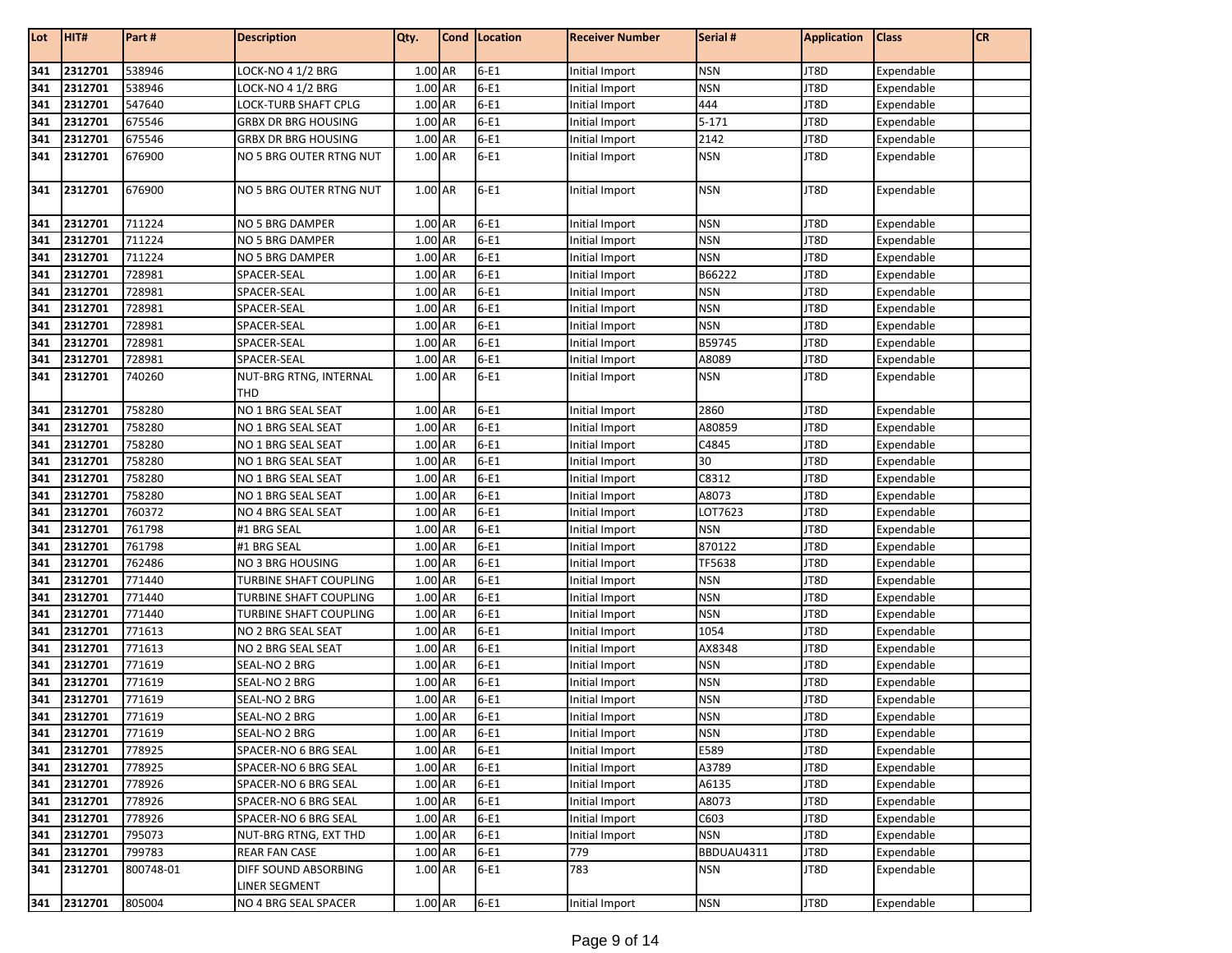| 341<br>1.00 AR<br>2312701<br>805004<br>NO 4 BRG SEAL SPACER<br>$6-E1$<br><b>NSN</b><br>JT8D<br>Expendable<br>Initial Import<br>341<br>2312701<br>805004<br>1.00 AR<br>$6-E1$<br>BGGUAH2627<br>JT8D<br>NO 4 BRG SEAL SPACER<br>Initial Import<br>Expendable<br>341<br>1.00 AR<br>$6-E1$<br>2312701<br>805005<br>NO 4 BRG SEAL SEAT<br>Initial Import<br>2584<br>JT8D<br>Expendable<br>341<br>2312701<br>1.00 AR<br>$6-E1$<br><b>NSN</b><br>805005<br>JT8D<br>Expendable<br>NO 4 BRG SEAL SEAT<br>Initial Import<br>341<br>805005<br>$6-E1$<br>A9803<br>JT8D<br>2312701<br>1.00 AR<br>Expendable<br>NO 4 BRG SEAL SEAT<br>Initial Import<br>$6-E1$<br>341<br>1.00 AR<br>AC0512<br>JT8D<br>2312701<br>805005<br>NO 4 BRG SEAL SEAT<br>Initial Import<br>Expendable<br>341<br>$6-E1$<br>2312701<br>805005<br>1.00 AR<br>B3227<br>JT8D<br>NO 4 BRG SEAL SEAT<br>Initial Import<br>Expendable<br>341<br>$6-E1$<br>2312701<br>805169<br>1.00 AR<br>266<br>JT8D<br>Expendable<br><b>BAFFLE SET-NO 4 BRG</b><br>Initial Import<br>1.00 AR<br>$6-E1$<br>1359<br>341<br>2312701<br>805169<br>JT8D<br>Expendable<br>BAFFLE SET-NO 4 BRG<br>Initial Import<br>341<br>$6-E1$<br>2312701<br>807898<br>1.00 AR<br><b>NSN</b><br>JT8D<br>SEAL-NO 3 BRG<br>Expendable<br>Initial Import<br>341<br>$6-E1$<br>2312701<br>807899<br>SPACER-ASSY OF, NO 3 BRG<br>1.00 AR<br><b>NSN</b><br>JT8D<br>Initial Import<br>Expendable<br>341<br>807899<br>$6-E1$<br>2312701<br>1.00 AR<br><b>NSN</b><br>JT8D<br>SPACER-ASSY OF, NO 3 BRG<br>Initial Import<br>Expendable<br>341<br>2312701<br>807899<br>1.00 AR<br>$6-E1$<br><b>NSN</b><br>JT8D<br>SPACER-ASSY OF, NO 3 BRG<br>Initial Import<br>Expendable<br>341<br>32<br>2312701<br>807902<br>1.00 AR<br>$6-E1$<br>JT8D<br>NO 3 BRG SEAL SEAT<br>Initial Import<br>Expendable<br>341<br>$6-E1$<br>2312701<br>807902<br>1.00 AR<br><b>WN100</b><br>JT8D<br>NO 3 BRG SEAL SEAT<br>Initial Import<br>Expendable<br>341<br>2312701<br>811080<br>1.00 AR<br>$6-E1$<br>732<br>JT8D<br>Expendable<br>NO 5 BRG SPACER<br>Initial Import<br>341<br>$6-E1$<br><b>NSN</b><br>811685<br>JT8D<br>2312701<br>NO 5 BRG SEAL SEAT<br>1.00 AR<br><b>Initial Import</b><br>Expendable<br>341<br>$6-E1$<br>811685<br>1.00 AR<br>B59065<br>2312701<br>NO 5 BRG SEAL SEAT<br>Initial Import<br>JT8D<br>Expendable<br>341<br>$6-E1$<br>B77551<br>2312701<br>811685<br>1.00 AR<br>JT8D<br>Expendable<br>NO 5 BRG SEAL SEAT<br>Initial Import<br>$6-E1$<br>2312701<br>811685<br>1.00 AR<br>B30284<br>JT8D<br>341<br>NO 5 BRG SEAL SEAT<br>Initial Import<br>Expendable |  |
|----------------------------------------------------------------------------------------------------------------------------------------------------------------------------------------------------------------------------------------------------------------------------------------------------------------------------------------------------------------------------------------------------------------------------------------------------------------------------------------------------------------------------------------------------------------------------------------------------------------------------------------------------------------------------------------------------------------------------------------------------------------------------------------------------------------------------------------------------------------------------------------------------------------------------------------------------------------------------------------------------------------------------------------------------------------------------------------------------------------------------------------------------------------------------------------------------------------------------------------------------------------------------------------------------------------------------------------------------------------------------------------------------------------------------------------------------------------------------------------------------------------------------------------------------------------------------------------------------------------------------------------------------------------------------------------------------------------------------------------------------------------------------------------------------------------------------------------------------------------------------------------------------------------------------------------------------------------------------------------------------------------------------------------------------------------------------------------------------------------------------------------------------------------------------------------------------------------------------------------------------------------------------------------------------------------------------------------------------------------------------------------------------------------------------------------------------------------------------------------------------------------------------------------------------------------------|--|
|                                                                                                                                                                                                                                                                                                                                                                                                                                                                                                                                                                                                                                                                                                                                                                                                                                                                                                                                                                                                                                                                                                                                                                                                                                                                                                                                                                                                                                                                                                                                                                                                                                                                                                                                                                                                                                                                                                                                                                                                                                                                                                                                                                                                                                                                                                                                                                                                                                                                                                                                                                      |  |
|                                                                                                                                                                                                                                                                                                                                                                                                                                                                                                                                                                                                                                                                                                                                                                                                                                                                                                                                                                                                                                                                                                                                                                                                                                                                                                                                                                                                                                                                                                                                                                                                                                                                                                                                                                                                                                                                                                                                                                                                                                                                                                                                                                                                                                                                                                                                                                                                                                                                                                                                                                      |  |
|                                                                                                                                                                                                                                                                                                                                                                                                                                                                                                                                                                                                                                                                                                                                                                                                                                                                                                                                                                                                                                                                                                                                                                                                                                                                                                                                                                                                                                                                                                                                                                                                                                                                                                                                                                                                                                                                                                                                                                                                                                                                                                                                                                                                                                                                                                                                                                                                                                                                                                                                                                      |  |
|                                                                                                                                                                                                                                                                                                                                                                                                                                                                                                                                                                                                                                                                                                                                                                                                                                                                                                                                                                                                                                                                                                                                                                                                                                                                                                                                                                                                                                                                                                                                                                                                                                                                                                                                                                                                                                                                                                                                                                                                                                                                                                                                                                                                                                                                                                                                                                                                                                                                                                                                                                      |  |
|                                                                                                                                                                                                                                                                                                                                                                                                                                                                                                                                                                                                                                                                                                                                                                                                                                                                                                                                                                                                                                                                                                                                                                                                                                                                                                                                                                                                                                                                                                                                                                                                                                                                                                                                                                                                                                                                                                                                                                                                                                                                                                                                                                                                                                                                                                                                                                                                                                                                                                                                                                      |  |
|                                                                                                                                                                                                                                                                                                                                                                                                                                                                                                                                                                                                                                                                                                                                                                                                                                                                                                                                                                                                                                                                                                                                                                                                                                                                                                                                                                                                                                                                                                                                                                                                                                                                                                                                                                                                                                                                                                                                                                                                                                                                                                                                                                                                                                                                                                                                                                                                                                                                                                                                                                      |  |
|                                                                                                                                                                                                                                                                                                                                                                                                                                                                                                                                                                                                                                                                                                                                                                                                                                                                                                                                                                                                                                                                                                                                                                                                                                                                                                                                                                                                                                                                                                                                                                                                                                                                                                                                                                                                                                                                                                                                                                                                                                                                                                                                                                                                                                                                                                                                                                                                                                                                                                                                                                      |  |
|                                                                                                                                                                                                                                                                                                                                                                                                                                                                                                                                                                                                                                                                                                                                                                                                                                                                                                                                                                                                                                                                                                                                                                                                                                                                                                                                                                                                                                                                                                                                                                                                                                                                                                                                                                                                                                                                                                                                                                                                                                                                                                                                                                                                                                                                                                                                                                                                                                                                                                                                                                      |  |
|                                                                                                                                                                                                                                                                                                                                                                                                                                                                                                                                                                                                                                                                                                                                                                                                                                                                                                                                                                                                                                                                                                                                                                                                                                                                                                                                                                                                                                                                                                                                                                                                                                                                                                                                                                                                                                                                                                                                                                                                                                                                                                                                                                                                                                                                                                                                                                                                                                                                                                                                                                      |  |
|                                                                                                                                                                                                                                                                                                                                                                                                                                                                                                                                                                                                                                                                                                                                                                                                                                                                                                                                                                                                                                                                                                                                                                                                                                                                                                                                                                                                                                                                                                                                                                                                                                                                                                                                                                                                                                                                                                                                                                                                                                                                                                                                                                                                                                                                                                                                                                                                                                                                                                                                                                      |  |
|                                                                                                                                                                                                                                                                                                                                                                                                                                                                                                                                                                                                                                                                                                                                                                                                                                                                                                                                                                                                                                                                                                                                                                                                                                                                                                                                                                                                                                                                                                                                                                                                                                                                                                                                                                                                                                                                                                                                                                                                                                                                                                                                                                                                                                                                                                                                                                                                                                                                                                                                                                      |  |
|                                                                                                                                                                                                                                                                                                                                                                                                                                                                                                                                                                                                                                                                                                                                                                                                                                                                                                                                                                                                                                                                                                                                                                                                                                                                                                                                                                                                                                                                                                                                                                                                                                                                                                                                                                                                                                                                                                                                                                                                                                                                                                                                                                                                                                                                                                                                                                                                                                                                                                                                                                      |  |
|                                                                                                                                                                                                                                                                                                                                                                                                                                                                                                                                                                                                                                                                                                                                                                                                                                                                                                                                                                                                                                                                                                                                                                                                                                                                                                                                                                                                                                                                                                                                                                                                                                                                                                                                                                                                                                                                                                                                                                                                                                                                                                                                                                                                                                                                                                                                                                                                                                                                                                                                                                      |  |
|                                                                                                                                                                                                                                                                                                                                                                                                                                                                                                                                                                                                                                                                                                                                                                                                                                                                                                                                                                                                                                                                                                                                                                                                                                                                                                                                                                                                                                                                                                                                                                                                                                                                                                                                                                                                                                                                                                                                                                                                                                                                                                                                                                                                                                                                                                                                                                                                                                                                                                                                                                      |  |
|                                                                                                                                                                                                                                                                                                                                                                                                                                                                                                                                                                                                                                                                                                                                                                                                                                                                                                                                                                                                                                                                                                                                                                                                                                                                                                                                                                                                                                                                                                                                                                                                                                                                                                                                                                                                                                                                                                                                                                                                                                                                                                                                                                                                                                                                                                                                                                                                                                                                                                                                                                      |  |
|                                                                                                                                                                                                                                                                                                                                                                                                                                                                                                                                                                                                                                                                                                                                                                                                                                                                                                                                                                                                                                                                                                                                                                                                                                                                                                                                                                                                                                                                                                                                                                                                                                                                                                                                                                                                                                                                                                                                                                                                                                                                                                                                                                                                                                                                                                                                                                                                                                                                                                                                                                      |  |
|                                                                                                                                                                                                                                                                                                                                                                                                                                                                                                                                                                                                                                                                                                                                                                                                                                                                                                                                                                                                                                                                                                                                                                                                                                                                                                                                                                                                                                                                                                                                                                                                                                                                                                                                                                                                                                                                                                                                                                                                                                                                                                                                                                                                                                                                                                                                                                                                                                                                                                                                                                      |  |
|                                                                                                                                                                                                                                                                                                                                                                                                                                                                                                                                                                                                                                                                                                                                                                                                                                                                                                                                                                                                                                                                                                                                                                                                                                                                                                                                                                                                                                                                                                                                                                                                                                                                                                                                                                                                                                                                                                                                                                                                                                                                                                                                                                                                                                                                                                                                                                                                                                                                                                                                                                      |  |
|                                                                                                                                                                                                                                                                                                                                                                                                                                                                                                                                                                                                                                                                                                                                                                                                                                                                                                                                                                                                                                                                                                                                                                                                                                                                                                                                                                                                                                                                                                                                                                                                                                                                                                                                                                                                                                                                                                                                                                                                                                                                                                                                                                                                                                                                                                                                                                                                                                                                                                                                                                      |  |
|                                                                                                                                                                                                                                                                                                                                                                                                                                                                                                                                                                                                                                                                                                                                                                                                                                                                                                                                                                                                                                                                                                                                                                                                                                                                                                                                                                                                                                                                                                                                                                                                                                                                                                                                                                                                                                                                                                                                                                                                                                                                                                                                                                                                                                                                                                                                                                                                                                                                                                                                                                      |  |
| $6-E1$<br>341<br>1.00 AR<br>787<br><b>NSN</b><br>JT8D<br>2312701<br>819814-01<br>SHIELD-ASSY OF,<br>Expendable                                                                                                                                                                                                                                                                                                                                                                                                                                                                                                                                                                                                                                                                                                                                                                                                                                                                                                                                                                                                                                                                                                                                                                                                                                                                                                                                                                                                                                                                                                                                                                                                                                                                                                                                                                                                                                                                                                                                                                                                                                                                                                                                                                                                                                                                                                                                                                                                                                                       |  |
| CONTAINMENT, HPT CASE,                                                                                                                                                                                                                                                                                                                                                                                                                                                                                                                                                                                                                                                                                                                                                                                                                                                                                                                                                                                                                                                                                                                                                                                                                                                                                                                                                                                                                                                                                                                                                                                                                                                                                                                                                                                                                                                                                                                                                                                                                                                                                                                                                                                                                                                                                                                                                                                                                                                                                                                                               |  |
| UPPER                                                                                                                                                                                                                                                                                                                                                                                                                                                                                                                                                                                                                                                                                                                                                                                                                                                                                                                                                                                                                                                                                                                                                                                                                                                                                                                                                                                                                                                                                                                                                                                                                                                                                                                                                                                                                                                                                                                                                                                                                                                                                                                                                                                                                                                                                                                                                                                                                                                                                                                                                                |  |
| 341<br>$6-E1$<br>819816-01<br>SHIELD-ASSY OF,<br>1.00 AR<br>784<br><b>NSN</b><br>JT8D<br>2312701<br>Expendable                                                                                                                                                                                                                                                                                                                                                                                                                                                                                                                                                                                                                                                                                                                                                                                                                                                                                                                                                                                                                                                                                                                                                                                                                                                                                                                                                                                                                                                                                                                                                                                                                                                                                                                                                                                                                                                                                                                                                                                                                                                                                                                                                                                                                                                                                                                                                                                                                                                       |  |
| CONTAINMENT, HPT CASE,                                                                                                                                                                                                                                                                                                                                                                                                                                                                                                                                                                                                                                                                                                                                                                                                                                                                                                                                                                                                                                                                                                                                                                                                                                                                                                                                                                                                                                                                                                                                                                                                                                                                                                                                                                                                                                                                                                                                                                                                                                                                                                                                                                                                                                                                                                                                                                                                                                                                                                                                               |  |
| LWR                                                                                                                                                                                                                                                                                                                                                                                                                                                                                                                                                                                                                                                                                                                                                                                                                                                                                                                                                                                                                                                                                                                                                                                                                                                                                                                                                                                                                                                                                                                                                                                                                                                                                                                                                                                                                                                                                                                                                                                                                                                                                                                                                                                                                                                                                                                                                                                                                                                                                                                                                                  |  |
| 341<br>820274<br>$6-E1$<br>2312701<br>SPACER ASSY-NO 3 BRG<br>1.00 AR<br><b>NSN</b><br>JT8D<br>Expendable<br>Initial Import                                                                                                                                                                                                                                                                                                                                                                                                                                                                                                                                                                                                                                                                                                                                                                                                                                                                                                                                                                                                                                                                                                                                                                                                                                                                                                                                                                                                                                                                                                                                                                                                                                                                                                                                                                                                                                                                                                                                                                                                                                                                                                                                                                                                                                                                                                                                                                                                                                          |  |
| 341<br>$6-E1$<br><b>NSN</b><br>820274<br>1.00 AR<br>JT8D<br>2312701<br>SPACER ASSY-NO 3 BRG<br>Initial Import<br>Expendable                                                                                                                                                                                                                                                                                                                                                                                                                                                                                                                                                                                                                                                                                                                                                                                                                                                                                                                                                                                                                                                                                                                                                                                                                                                                                                                                                                                                                                                                                                                                                                                                                                                                                                                                                                                                                                                                                                                                                                                                                                                                                                                                                                                                                                                                                                                                                                                                                                          |  |
| 341<br>$6-E1$<br>2312701<br>820274<br>1.00 AR<br><b>NSN</b><br>JT8D<br>SPACER ASSY-NO 3 BRG<br>Expendable<br>Initial Import                                                                                                                                                                                                                                                                                                                                                                                                                                                                                                                                                                                                                                                                                                                                                                                                                                                                                                                                                                                                                                                                                                                                                                                                                                                                                                                                                                                                                                                                                                                                                                                                                                                                                                                                                                                                                                                                                                                                                                                                                                                                                                                                                                                                                                                                                                                                                                                                                                          |  |
| 341<br>1.00 AR<br>$6-E1$<br>BENCAL8850<br>JT8D<br>2312701<br>821920<br>788<br>Expendable<br>9 TO 10 SPACER                                                                                                                                                                                                                                                                                                                                                                                                                                                                                                                                                                                                                                                                                                                                                                                                                                                                                                                                                                                                                                                                                                                                                                                                                                                                                                                                                                                                                                                                                                                                                                                                                                                                                                                                                                                                                                                                                                                                                                                                                                                                                                                                                                                                                                                                                                                                                                                                                                                           |  |
| 341<br>1.00 AR<br>$6-E1$<br>2312701<br>822683<br>Initial Import<br>AC0724<br>JT8D<br>Expendable<br>NO 4 BRG SEAL SEAT                                                                                                                                                                                                                                                                                                                                                                                                                                                                                                                                                                                                                                                                                                                                                                                                                                                                                                                                                                                                                                                                                                                                                                                                                                                                                                                                                                                                                                                                                                                                                                                                                                                                                                                                                                                                                                                                                                                                                                                                                                                                                                                                                                                                                                                                                                                                                                                                                                                |  |
| 341<br>$6-E1$<br>2312701<br>JA805004<br>1.00 AR<br><b>NSN</b><br>JT8D<br>NO 4 BRG SEAL SPACER<br>Expendable<br>Initial Import                                                                                                                                                                                                                                                                                                                                                                                                                                                                                                                                                                                                                                                                                                                                                                                                                                                                                                                                                                                                                                                                                                                                                                                                                                                                                                                                                                                                                                                                                                                                                                                                                                                                                                                                                                                                                                                                                                                                                                                                                                                                                                                                                                                                                                                                                                                                                                                                                                        |  |
| 341<br>2312701<br>JA805004<br>$6-E1$<br><b>NSN</b><br>JT8D<br>NO 4 BRG SEAL SPACER<br>1.00 AR<br>Initial Import<br>Expendable                                                                                                                                                                                                                                                                                                                                                                                                                                                                                                                                                                                                                                                                                                                                                                                                                                                                                                                                                                                                                                                                                                                                                                                                                                                                                                                                                                                                                                                                                                                                                                                                                                                                                                                                                                                                                                                                                                                                                                                                                                                                                                                                                                                                                                                                                                                                                                                                                                        |  |
| 341<br>$6-E1$<br>2312701<br>JA805004<br>1.00 AR<br><b>NSN</b><br>JT8D<br>NO 4 BRG SEAL SPACER<br>Initial Import<br>Expendable                                                                                                                                                                                                                                                                                                                                                                                                                                                                                                                                                                                                                                                                                                                                                                                                                                                                                                                                                                                                                                                                                                                                                                                                                                                                                                                                                                                                                                                                                                                                                                                                                                                                                                                                                                                                                                                                                                                                                                                                                                                                                                                                                                                                                                                                                                                                                                                                                                        |  |
| 341<br>$6-E1$<br>2312701<br>JA805004<br>1.00 AR<br><b>NSN</b><br>JT8D<br>Expendable<br>NO 4 BRG SEAL SPACER<br>Initial Import                                                                                                                                                                                                                                                                                                                                                                                                                                                                                                                                                                                                                                                                                                                                                                                                                                                                                                                                                                                                                                                                                                                                                                                                                                                                                                                                                                                                                                                                                                                                                                                                                                                                                                                                                                                                                                                                                                                                                                                                                                                                                                                                                                                                                                                                                                                                                                                                                                        |  |
| 342<br>2312702<br>1.00 AR<br>$6-E2$<br>1808M58G01<br>HPT OUTER SEAL STA.<br>2767<br>CFM56<br>Expendable                                                                                                                                                                                                                                                                                                                                                                                                                                                                                                                                                                                                                                                                                                                                                                                                                                                                                                                                                                                                                                                                                                                                                                                                                                                                                                                                                                                                                                                                                                                                                                                                                                                                                                                                                                                                                                                                                                                                                                                                                                                                                                                                                                                                                                                                                                                                                                                                                                                              |  |
| 342<br>$6-E2$<br>12.00 SV<br>2767<br>2312702<br>JT8D<br>711370<br><b>SUPPORT</b><br>Expendable                                                                                                                                                                                                                                                                                                                                                                                                                                                                                                                                                                                                                                                                                                                                                                                                                                                                                                                                                                                                                                                                                                                                                                                                                                                                                                                                                                                                                                                                                                                                                                                                                                                                                                                                                                                                                                                                                                                                                                                                                                                                                                                                                                                                                                                                                                                                                                                                                                                                       |  |
| 342<br>711371<br>7.00 SV<br>$6-E2$<br>2767<br>2312702<br><b>SUPPORT</b><br>JT8D<br>Expendable                                                                                                                                                                                                                                                                                                                                                                                                                                                                                                                                                                                                                                                                                                                                                                                                                                                                                                                                                                                                                                                                                                                                                                                                                                                                                                                                                                                                                                                                                                                                                                                                                                                                                                                                                                                                                                                                                                                                                                                                                                                                                                                                                                                                                                                                                                                                                                                                                                                                        |  |
| 342<br>$6-E2$<br>2767<br>2312702<br>739317<br><b>NO 1 BEARING</b><br>1.00 SV<br>0520<br>JT8D<br>Expendable                                                                                                                                                                                                                                                                                                                                                                                                                                                                                                                                                                                                                                                                                                                                                                                                                                                                                                                                                                                                                                                                                                                                                                                                                                                                                                                                                                                                                                                                                                                                                                                                                                                                                                                                                                                                                                                                                                                                                                                                                                                                                                                                                                                                                                                                                                                                                                                                                                                           |  |
| 342 2312702<br>762494<br>NO 3 BRG SEAL INVERTED<br>1.00 AR<br>$6-E2$<br>2767<br><b>NSN</b><br>JT8D<br>Expendable                                                                                                                                                                                                                                                                                                                                                                                                                                                                                                                                                                                                                                                                                                                                                                                                                                                                                                                                                                                                                                                                                                                                                                                                                                                                                                                                                                                                                                                                                                                                                                                                                                                                                                                                                                                                                                                                                                                                                                                                                                                                                                                                                                                                                                                                                                                                                                                                                                                     |  |
| SPANNER NUT                                                                                                                                                                                                                                                                                                                                                                                                                                                                                                                                                                                                                                                                                                                                                                                                                                                                                                                                                                                                                                                                                                                                                                                                                                                                                                                                                                                                                                                                                                                                                                                                                                                                                                                                                                                                                                                                                                                                                                                                                                                                                                                                                                                                                                                                                                                                                                                                                                                                                                                                                          |  |
| 342<br>1.00 AR<br>$6-E2$<br>2767<br><b>NSN</b><br>2312702<br>762494<br>NO 3 BRG SEAL INVERTED<br>JT8D<br>Expendable                                                                                                                                                                                                                                                                                                                                                                                                                                                                                                                                                                                                                                                                                                                                                                                                                                                                                                                                                                                                                                                                                                                                                                                                                                                                                                                                                                                                                                                                                                                                                                                                                                                                                                                                                                                                                                                                                                                                                                                                                                                                                                                                                                                                                                                                                                                                                                                                                                                  |  |
| <b>SPANNER NUT</b>                                                                                                                                                                                                                                                                                                                                                                                                                                                                                                                                                                                                                                                                                                                                                                                                                                                                                                                                                                                                                                                                                                                                                                                                                                                                                                                                                                                                                                                                                                                                                                                                                                                                                                                                                                                                                                                                                                                                                                                                                                                                                                                                                                                                                                                                                                                                                                                                                                                                                                                                                   |  |
| 342 2312702<br>762494<br>NO 3 BRG SEAL INVERTED<br>1.00 AR<br>$6-E2$<br>2767<br><b>NSN</b><br>JT8D<br>Expendable                                                                                                                                                                                                                                                                                                                                                                                                                                                                                                                                                                                                                                                                                                                                                                                                                                                                                                                                                                                                                                                                                                                                                                                                                                                                                                                                                                                                                                                                                                                                                                                                                                                                                                                                                                                                                                                                                                                                                                                                                                                                                                                                                                                                                                                                                                                                                                                                                                                     |  |
| <b>SPANNER NUT</b>                                                                                                                                                                                                                                                                                                                                                                                                                                                                                                                                                                                                                                                                                                                                                                                                                                                                                                                                                                                                                                                                                                                                                                                                                                                                                                                                                                                                                                                                                                                                                                                                                                                                                                                                                                                                                                                                                                                                                                                                                                                                                                                                                                                                                                                                                                                                                                                                                                                                                                                                                   |  |
| 342<br>762494<br>1.00 AR<br>$6-E2$<br>2767<br><b>NSN</b><br>JT8D<br>Expendable<br>2312702<br>NO 3 BRG SEAL INVERTED                                                                                                                                                                                                                                                                                                                                                                                                                                                                                                                                                                                                                                                                                                                                                                                                                                                                                                                                                                                                                                                                                                                                                                                                                                                                                                                                                                                                                                                                                                                                                                                                                                                                                                                                                                                                                                                                                                                                                                                                                                                                                                                                                                                                                                                                                                                                                                                                                                                  |  |
| <b>SPANNER NUT</b>                                                                                                                                                                                                                                                                                                                                                                                                                                                                                                                                                                                                                                                                                                                                                                                                                                                                                                                                                                                                                                                                                                                                                                                                                                                                                                                                                                                                                                                                                                                                                                                                                                                                                                                                                                                                                                                                                                                                                                                                                                                                                                                                                                                                                                                                                                                                                                                                                                                                                                                                                   |  |
| 342<br>$6-E2$<br>762494<br>1.00 AR<br>2767<br><b>NSN</b><br>2312702<br>NO 3 BRG SEAL INVERTED<br>JT8D<br>Expendable                                                                                                                                                                                                                                                                                                                                                                                                                                                                                                                                                                                                                                                                                                                                                                                                                                                                                                                                                                                                                                                                                                                                                                                                                                                                                                                                                                                                                                                                                                                                                                                                                                                                                                                                                                                                                                                                                                                                                                                                                                                                                                                                                                                                                                                                                                                                                                                                                                                  |  |
| <b>SPANNER NUT</b>                                                                                                                                                                                                                                                                                                                                                                                                                                                                                                                                                                                                                                                                                                                                                                                                                                                                                                                                                                                                                                                                                                                                                                                                                                                                                                                                                                                                                                                                                                                                                                                                                                                                                                                                                                                                                                                                                                                                                                                                                                                                                                                                                                                                                                                                                                                                                                                                                                                                                                                                                   |  |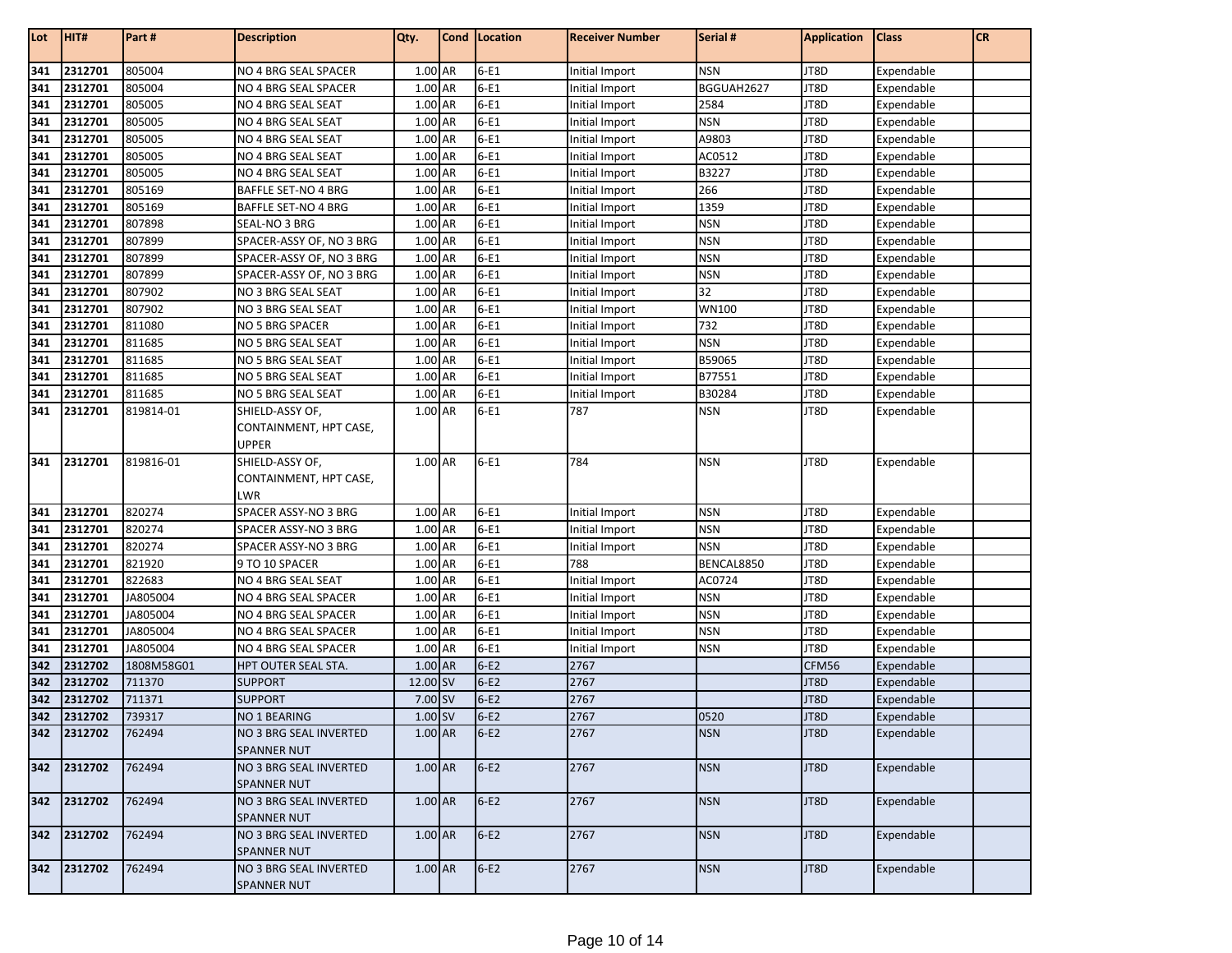| Lot        | HIT#               | Part#              | <b>Description</b>                                        | Qty.       |           | <b>Cond</b> Location | <b>Receiver Number</b> | Serial #          | <b>Application</b> | <b>Class</b>             | <b>CR</b> |
|------------|--------------------|--------------------|-----------------------------------------------------------|------------|-----------|----------------------|------------------------|-------------------|--------------------|--------------------------|-----------|
| 342        | 2312702            | 762494             | <b>NO 3 BRG SEAL INVERTED</b><br><b>SPANNER NUT</b>       | 1.00 AR    |           | $6-E2$               | 2767                   | <b>NSN</b>        | JT8D               | Expendable               |           |
| 342        | 2312702            | 762494             | NO 3 BRG SEAL INVERTED<br><b>SPANNER NUT</b>              | 1.00 AR    |           | $6-E2$               | 2767                   | <b>NSN</b>        | JT8D               | Expendable               |           |
| 342        | 2312702            | 773828             | NUT-ASSY OF, SLFLKG GANG<br>ANGLE                         | 1.00 AR    |           | $6-E2$               | ESN-717497             | 4866              | JT8D               | Expendable               |           |
| 342        | 2312702            | 776730             | NO 2 BRG SEAL ASSY                                        | 1.00 AR    |           | $6-E2$               | Initial Import         | <b>NSN</b>        | JT8D               | Expendable               |           |
| 342        | 2312702            | 776730             | NO 2 BRG SEAL ASSY                                        | 1.00 AR    |           | $6-E2$               | Initial Import         | <b>NSN</b>        | JT8D               | Expendable               |           |
| 342        | 2312702            | 805004             | NO 4 BRG SEAL SPACER                                      | 1.00 AR    |           | $6-E2$               | Initial Import         | <b>NSN</b>        | JT8D               | Expendable               |           |
| 342        | 2312702            | 807892-002         | <b>T-2 VANES</b>                                          | 3.00 OH    |           | $6-E2$               | 2767                   |                   | JT8D               | Expendable               |           |
| 342        | 2312702            | 810872-001         | <b>T-2 VANES</b>                                          | 1.00 OH    |           | $6-E2$               | 2767                   |                   | JT8D               | Expendable               |           |
| 342        | 2312702            | 814755             | NUT-ASSY OF, SLFLKG, GANG<br>ANGLE, FAN EXH               | 1.00 AR    |           | $6-E2$               | ESN-717497             | 3908              | JT8D               | Expendable               |           |
| 342        | 2312702            | 815182             | <b>T-2 VANES</b>                                          | 11.00 OH   |           | $6-E2$               | 2767                   |                   | JT8D               | Expendable               |           |
| 342        | 2312702            | 819814-01          | SHIELD-ASSY OF,<br>CONTAINMENT, HPT CASE,<br><b>UPPER</b> | 1.00 AR    |           | $6-E2$               | ESN-726064             | <b>BKLBC25097</b> | JT8D               | Expendable               |           |
| 342        | 2312702            | 819816-01          | SHIELD-ASSY OF,<br>CONTAINMENT, HPT CASE,<br><b>LWR</b>   | 1.00 AR    |           | $6-E2$               | Initial Import         | <b>BKLBC23872</b> | JT8D               | Expendable               |           |
| 342        | 2312702            | 819816-01          | SHIELD-ASSY OF,<br>CONTAINMENT, HPT CASE,<br>LWR          | 1.00 AR    |           | $6-E2$               | ESN-726064             | <b>NSN</b>        | JT8D               | Expendable               |           |
| 342        | 2312702            | 830701-003         | T-1 BLADES                                                | 17.00 INSP |           | $6-E2$               | 6547                   |                   | JT8D               | Expendable               |           |
| 342        | 2312702            | 843901-002         | T-1 BLADES                                                |            | 4.00 INSP | $6-E2$               | 6543                   |                   | JT8D               | Expendable               |           |
| 342        | 2312702            | 847601             | T-1 BLADES                                                | 24.00 AR   |           | $6-E2$               | 2767                   |                   | JT8D               | Expendable               |           |
| 342        | 2312702            | 847601             | T-1 BLADES                                                | 23.00 INSP |           | $6-E2$               | *18119                 |                   | JT8D               | Expendable               |           |
| 342        | 2312702            | 854001             | T-1 BLADES                                                | 14.00 R    |           | $6-E2$               | 6545                   |                   | JT8D               | Expendable               |           |
| 342        | 2312702            | 854072             | <b>T-2 VANES</b>                                          | 1.00 OH    |           | $6-E2$               | 2767                   |                   | JT8D               | Expendable               |           |
| 342        | 2312702            | 855901             | T-1 BLADES                                                | 2.00 REP   |           | $6-E2$               | 5432                   |                   | JT8D               | Expendable               |           |
| 342        | 2312702            | 855901             | T-1 BLADES                                                | 5.00 INSP  |           | $6-E2$               | 6543                   |                   | JT8D               | Expendable               |           |
| 342        | 2312702            | 855901             | T-1 BLADES                                                | 12.00 INSP |           | $6-E2$               | 6543                   |                   | JT8D               | Expendable               |           |
| 342        | 2312702            | 856001             | T-1 BLADES                                                | 18.00 AR   |           | $6-E2$               | Initial Import         | N/A               | JT8D               | Expendable               |           |
| 342        | 2312702            | 856001             | T-1 BLADES                                                | 43.00 AR   |           | $6-E2$               | 2767                   |                   | JT8D               | Expendable               |           |
| 342        | 2312702            | 856001             | T-1 BLADES                                                | 80.00 AR   |           | $6-E2$               | *11001                 |                   | JT8D               | Expendable               |           |
| 342        | 2312702            | 856001             | T-1 BLADES                                                | 80.00 INSP |           | $6-E2$               | 5084                   |                   | JT8D               | Expendable               |           |
| 342        | 2312702            | 856001             | T-1 BLADES                                                | 8.00 AR    |           | $6-E2$               | 5586                   |                   | JT8D               | Expendable               |           |
| 342<br>342 | 2312702<br>2312702 | 856101<br>JA702695 | T-1 BLADES<br>CC DUCT INNER REAR                          | 5.00 REP   | 3.00 INSP | $6-E2$<br>$6-E2$     | 6543<br>2767           |                   | JT8D<br>JT8D       | Expendable<br>Expendable |           |
|            |                    |                    | <b>SUPPORT</b>                                            |            |           |                      |                        |                   |                    |                          |           |
| 342        | 2312702            | PT010048           | <b>NOZZLE CASE SPACER</b>                                 | 1.00 REP   |           | $6-E2$               | 2767                   | <b>NSN</b>        | JT8D               | Expendable               |           |
| 342        | 2312702            | PT010048           | <b>NOZZLE CASE SPACER</b>                                 | 1.00 REP   |           | $6-E2$               | 2767                   | <b>NSN</b>        | JT8D               | Expendable               |           |
| 343        | 2312703            | 5001670-01         | #3 BRG SEAL ASSY                                          | 1.00 AR    |           | $6-E3$               | Initial Import         | <b>NSN</b>        | JT8D               | Expendable               |           |
| 343        | 2312703            | 5001670-01         | #3 BRG SEAL ASSY                                          | 1.00 AR    |           | $6-E3$               | Initial Import         | <b>NSN</b>        | JT8D               | Expendable               |           |
| 343        | 2312703            | 565018             | <b>OIL TANK STRAP ASSY</b>                                | 1.00 AR    |           | $6-E3$               | Initial Import         | <b>NSN</b>        | JT8D               | Expendable               |           |
| 343        | 2312703            | 565018             | <b>OIL TANK STRAP ASSY</b>                                | 1.00 AR    |           | $6-E3$               | Initial Import         | NSN               | JT8D               | Expendable               |           |
| 343<br>343 | 2312703            | 565018             | OIL TANK STRAP ASSY                                       | 1.00 AR    |           | $6-E3$               | Initial Import         | <b>NSN</b>        | JT8D               | Expendable               |           |
|            | 2312703            | 565018             | <b>OIL TANK STRAP ASSY</b>                                | 1.00 AR    |           | $6-E3$               | Initial Import         | <b>NSN</b>        | JT8D               | Expendable               |           |
| 343        | 2312703            | 738181             | NO 6 BEARING                                              | 1.00 AR    |           | $6-E3$               | Initial Import         | 410               | JT8D               | Expendable               |           |
|            | 343 2312703        | 761419             | <b>TUBE TRANSFER, LONG</b>                                | 2.00 AR    |           | $6-E3$               | Initial Import         | N/A               | JT8D               | Expendable               |           |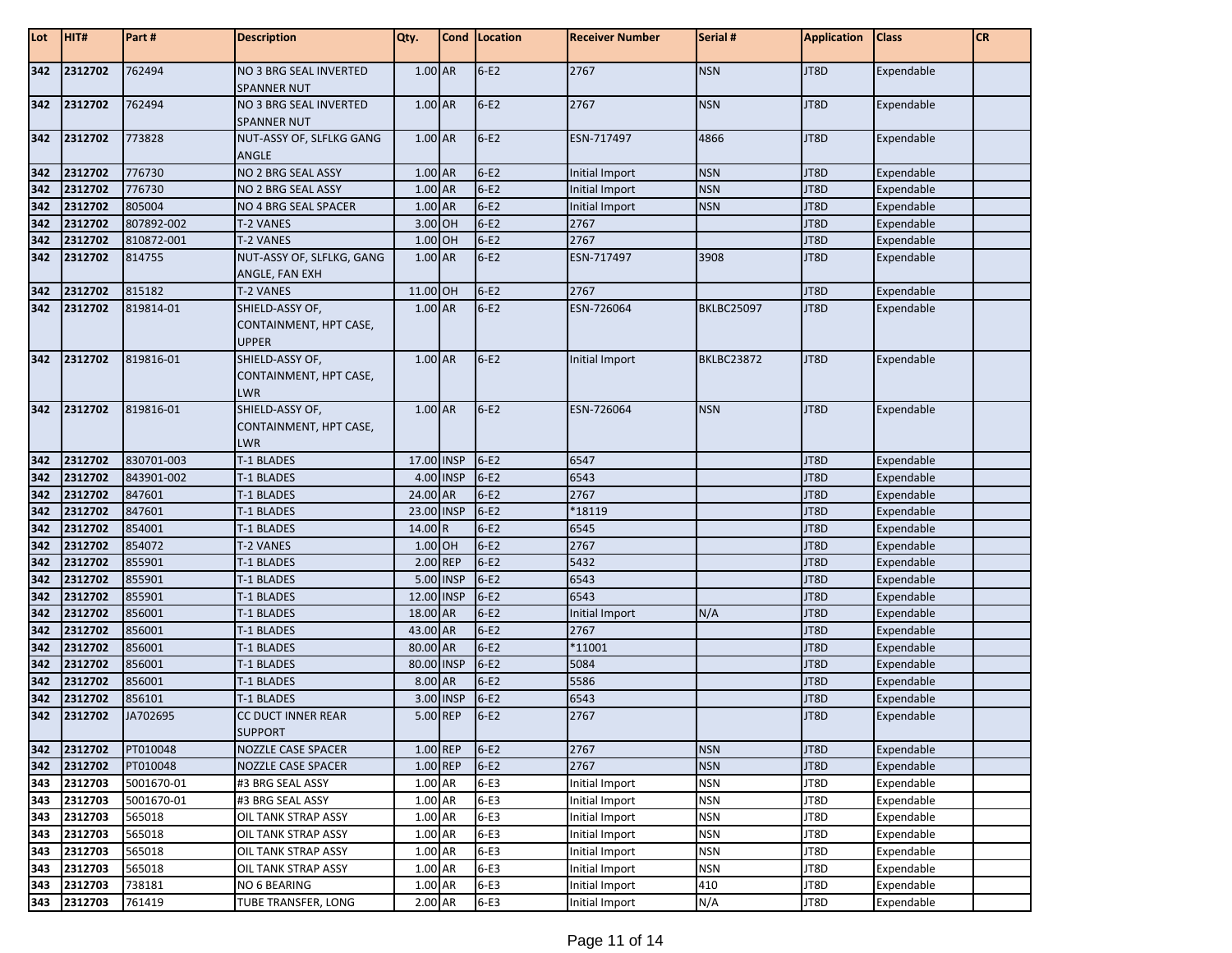| $6-E3$<br>2312703<br>761419<br>TUBE TRANSFER, LONG<br>2.00 AR<br>N/A<br>JT8D<br>Initial Import<br>Expendable<br>343<br>$6-E3$<br>N/A<br>2312703<br>761419<br>1.00 AR<br>JT8D<br>343<br>TUBE TRANSFER, LONG<br>Initial Import<br>Expendable<br>772622<br>1.00 AR<br>$6-E3$<br>N/A<br>343<br>2312703<br>REAR AIRBLEED MANIFOLD<br>JT8D<br>Rotable<br>Initial Import<br>772622<br>1.00 AR<br>$6-E3$<br>N/A<br>Rotable<br>2312703<br>REAR AIRBLEED MANIFOLD<br>JT8D<br>343<br>Initial Import<br>772622<br>$6-E3$<br>N/A<br>1.00 AR<br>JT8D<br>Rotable<br>2312703<br>REAR AIRBLEED MANIFOLD<br>343<br>Initial Import<br>772622<br>$6-E3$<br>N/A<br>2312703<br>1.00 AR<br>JT8D<br>Rotable<br>343<br>REAR AIRBLEED MANIFOLD<br>Initial Import<br>772622<br>$6-E3$<br>N/A<br>1.00 AR<br>JT8D<br>Rotable<br>2312703<br>REAR AIRBLEED MANIFOLD<br>343<br>Initial Import<br>772622<br>$6-E3$<br>N/A<br>2312703<br>1.00 AR<br>JT8D<br>Rotable<br>343<br>REAR AIRBLEED MANIFOLD<br>Initial Import<br>2312703<br>772622<br>1.00 AR<br>$6-E3$<br>N/A<br>JT8D<br>Rotable<br>343<br>REAR AIRBLEED MANIFOLD<br>Initial Import<br>772622<br>$6-E3$<br>N/A<br>1.00 AR<br>JT8D<br>Rotable<br>2312703<br>REAR AIRBLEED MANIFOLD<br>343<br>Initial Import<br>772622<br>$6-E3$<br>N/A<br>2312703<br>1.00 AR<br>JT8D<br>Rotable<br>343<br>REAR AIRBLEED MANIFOLD<br>Initial Import<br>772626<br>$6-E3$<br>N/A<br>2312703<br>2.00 AR<br>JT8D<br>Expendable<br>343<br>TUBE TRANSFER, SHORT<br>Initial Import<br>$6-E3$<br>N/A<br>2312703<br>772626<br>2.00 AR<br>JT8D<br>343<br><b>TUBE TRANSFER, SHORT</b><br>Initial Import<br>Expendable<br>772626<br>2.00 AR<br>$6-E3$<br>N/A<br>343<br>2312703<br>JT8D<br>Expendable<br>TUBE TRANSFER, SHORT<br>Initial Import<br>$6-E3$<br>2312703<br>772626<br>2.00 AR<br>N/A<br>343<br>TUBE TRANSFER, SHORT<br>Initial Import<br>JT8D<br>Expendable<br>$6-E3$<br>N/A<br>772626<br>2.00 AR<br>JT8D<br>343<br>2312703<br>Expendable<br>TUBE TRANSFER, SHORT<br>Initial Import<br>$6-E3$<br>776730<br><b>NSN</b><br>JT8D<br>2312703<br>NO 2 BRG SEAL ASSY<br>1.00 AR<br>Expendable<br>343<br>Initial Import<br>$6-E3$<br>776730<br>1.00 AR<br>2312703<br>NO 2 BRG SEAL ASSY<br><b>NSN</b><br>JT8D<br>Expendable<br>343<br>Initial Import<br>776730<br>$6-E3$<br>2312703<br>1.00 AR<br><b>NSN</b><br>JT8D<br>343<br>NO 2 BRG SEAL ASSY<br>Initial Import<br>Expendable<br>2312703<br>776730<br>1.00 AR<br>$6-E3$<br><b>NSN</b><br>JT8D<br>343<br>NO 2 BRG SEAL ASSY<br>Initial Import<br>Expendable<br>$6-E3$<br>776730<br>1.00 AR<br><b>NSN</b><br>JT8D<br>2312703<br>343<br>NO 2 BRG SEAL ASSY<br>Initial Import<br>Expendable<br>776730<br>$6-E3$<br>G730<br>2312703<br>1.00 AR<br>JT8D<br>NO 2 BRG SEAL ASSY<br>Expendable<br>343<br>Initial Import<br>$6-E3$<br>2312703<br>776730<br>1.00 AR<br><b>NSN</b><br>JT8D<br>343<br>NO 2 BRG SEAL ASSY<br>Initial Import<br>Expendable<br>$6-E3$<br>2312703<br>776730<br><b>NSN</b><br>1.00 AR<br>JT8D<br>343<br>NO 2 BRG SEAL ASSY<br>Expendable<br>Initial Import<br>$6-E3$<br>2312703<br>776730<br>1.00 AR<br><b>NSN</b><br>JT8D<br>343<br>NO 2 BRG SEAL ASSY<br>Initial Import<br>Expendable<br>$6-E3$<br>2312703<br>776730<br>1.00 AR<br>343<br>NO 2 BRG SEAL ASSY<br>Initial Import<br><b>NSN</b><br>JT8D<br>Expendable<br>$6-E3$<br>776730<br>1.00 AR<br><b>NSN</b><br>JT8D<br>343<br>2312703<br>NO 2 BRG SEAL ASSY<br>Expendable<br>Initial Import<br>776730<br>$6-E3$<br>2312703<br>NO 2 BRG SEAL ASSY<br>1.00 AR<br><b>NSN</b><br>JT8D<br>Expendable<br>343<br>Initial Import<br>$6-E3$<br>776730<br>1.00 AR<br><b>NSN</b><br>JT8D<br>343<br>2312703<br>NO 2 BRG SEAL ASSY<br>Initial Import<br>Expendable<br>$6-E3$<br>2312703<br>776730<br>1.00 AR<br><b>NSN</b><br>JT8D<br>343<br>NO 2 BRG SEAL ASSY<br>Initial Import<br>Expendable<br>$6-E3$<br>2312703<br>776730<br>1.00 AR<br><b>NSN</b><br>JT8D<br>343<br>NO 2 BRG SEAL ASSY<br>Initial Import<br>Expendable<br>1.00 AR<br>$6-E3$<br>2312703<br>777762<br>T-3 OAS SPACERS<br>N/A<br>JT8D<br>Expendable<br>343<br>Initial Import<br>$6-E3$<br>777843<br>1.00 AR<br>N/A<br>JT8D<br>2312703<br>TUBE-ASSY OF, TRANSFER,<br>343<br>Initial Import<br>Expendable<br><b>SEAL RING</b><br>777941<br>FRONT AIRBLEED MANIFOLD<br>$6-E3$<br>2312703<br>1.00 AR<br><b>NSN</b><br>JT8D<br>Rotable<br>343<br>Initial Import<br>$6-E3$<br>1.00 AR<br>343<br>2312703<br>777941<br>FRONT AIRBLEED MANIFOLD<br>JT8D<br>Rotable<br>Initial Import<br><b>NSN</b><br>777941<br>$6-E3$<br>JT8D<br>2312703<br>1.00 AR<br><b>NSN</b><br>Rotable<br>343<br>FRONT AIRBLEED MANIFOLD<br>Initial Import<br>$6-E3$<br>343<br>2312703<br>777941<br>1.00 AR<br><b>NSN</b><br>JT8D<br>Rotable<br>FRONT AIRBLEED MANIFOLD<br>Initial Import<br>1.00 AR<br>$6-E3$<br>2312703<br>777941<br>FRONT AIRBLEED MANIFOLD<br>JT8D<br>Rotable<br>343<br>Initial Import<br><b>NSN</b><br>$6-E3$<br>2312703<br>777941<br>FRONT AIRBLEED MANIFOLD<br>1.00 AR<br>JT8D<br>Rotable<br>343<br>Initial Import<br><b>NSN</b><br>$6-E3$<br>2312703<br>777941<br>FRONT AIRBLEED MANIFOLD<br>1.00 AR<br>Initial Import<br>JT8D<br>Rotable<br>343<br><b>NSN</b><br>777941<br>$6-E3$<br>JT8D<br>Rotable<br>2312703<br>1.00 AR<br><b>NSN</b><br>343<br>FRONT AIRBLEED MANIFOLD<br>Initial Import | Lot | HIT# | Part# | <b>Description</b> | Qty. | Cond | Location | <b>Receiver Number</b> | Serial # | <b>Application</b> | <b>Class</b> | <b>CR</b> |
|-----------------------------------------------------------------------------------------------------------------------------------------------------------------------------------------------------------------------------------------------------------------------------------------------------------------------------------------------------------------------------------------------------------------------------------------------------------------------------------------------------------------------------------------------------------------------------------------------------------------------------------------------------------------------------------------------------------------------------------------------------------------------------------------------------------------------------------------------------------------------------------------------------------------------------------------------------------------------------------------------------------------------------------------------------------------------------------------------------------------------------------------------------------------------------------------------------------------------------------------------------------------------------------------------------------------------------------------------------------------------------------------------------------------------------------------------------------------------------------------------------------------------------------------------------------------------------------------------------------------------------------------------------------------------------------------------------------------------------------------------------------------------------------------------------------------------------------------------------------------------------------------------------------------------------------------------------------------------------------------------------------------------------------------------------------------------------------------------------------------------------------------------------------------------------------------------------------------------------------------------------------------------------------------------------------------------------------------------------------------------------------------------------------------------------------------------------------------------------------------------------------------------------------------------------------------------------------------------------------------------------------------------------------------------------------------------------------------------------------------------------------------------------------------------------------------------------------------------------------------------------------------------------------------------------------------------------------------------------------------------------------------------------------------------------------------------------------------------------------------------------------------------------------------------------------------------------------------------------------------------------------------------------------------------------------------------------------------------------------------------------------------------------------------------------------------------------------------------------------------------------------------------------------------------------------------------------------------------------------------------------------------------------------------------------------------------------------------------------------------------------------------------------------------------------------------------------------------------------------------------------------------------------------------------------------------------------------------------------------------------------------------------------------------------------------------------------------------------------------------------------------------------------------------------------------------------------------------------------------------------------------------------------------------------------------------------------------------------------------------------------------------------------------------------------------------------------------------------------------------------------------------------------------------------------------------------------------------------------------------------------------------------------------------------------------------------------------------------------------------------------------------------------------------------------------------------------------------------------------------------------------------------------------------------------------------------------------------------------------------------------------------------------------------------------------------------------------------------------------------------------------------------------------------------------------------------------------------------------------------------------------------|-----|------|-------|--------------------|------|------|----------|------------------------|----------|--------------------|--------------|-----------|
|                                                                                                                                                                                                                                                                                                                                                                                                                                                                                                                                                                                                                                                                                                                                                                                                                                                                                                                                                                                                                                                                                                                                                                                                                                                                                                                                                                                                                                                                                                                                                                                                                                                                                                                                                                                                                                                                                                                                                                                                                                                                                                                                                                                                                                                                                                                                                                                                                                                                                                                                                                                                                                                                                                                                                                                                                                                                                                                                                                                                                                                                                                                                                                                                                                                                                                                                                                                                                                                                                                                                                                                                                                                                                                                                                                                                                                                                                                                                                                                                                                                                                                                                                                                                                                                                                                                                                                                                                                                                                                                                                                                                                                                                                                                                                                                                                                                                                                                                                                                                                                                                                                                                                                                                                                                                 |     |      |       |                    |      |      |          |                        |          |                    |              |           |
|                                                                                                                                                                                                                                                                                                                                                                                                                                                                                                                                                                                                                                                                                                                                                                                                                                                                                                                                                                                                                                                                                                                                                                                                                                                                                                                                                                                                                                                                                                                                                                                                                                                                                                                                                                                                                                                                                                                                                                                                                                                                                                                                                                                                                                                                                                                                                                                                                                                                                                                                                                                                                                                                                                                                                                                                                                                                                                                                                                                                                                                                                                                                                                                                                                                                                                                                                                                                                                                                                                                                                                                                                                                                                                                                                                                                                                                                                                                                                                                                                                                                                                                                                                                                                                                                                                                                                                                                                                                                                                                                                                                                                                                                                                                                                                                                                                                                                                                                                                                                                                                                                                                                                                                                                                                                 |     |      |       |                    |      |      |          |                        |          |                    |              |           |
|                                                                                                                                                                                                                                                                                                                                                                                                                                                                                                                                                                                                                                                                                                                                                                                                                                                                                                                                                                                                                                                                                                                                                                                                                                                                                                                                                                                                                                                                                                                                                                                                                                                                                                                                                                                                                                                                                                                                                                                                                                                                                                                                                                                                                                                                                                                                                                                                                                                                                                                                                                                                                                                                                                                                                                                                                                                                                                                                                                                                                                                                                                                                                                                                                                                                                                                                                                                                                                                                                                                                                                                                                                                                                                                                                                                                                                                                                                                                                                                                                                                                                                                                                                                                                                                                                                                                                                                                                                                                                                                                                                                                                                                                                                                                                                                                                                                                                                                                                                                                                                                                                                                                                                                                                                                                 |     |      |       |                    |      |      |          |                        |          |                    |              |           |
|                                                                                                                                                                                                                                                                                                                                                                                                                                                                                                                                                                                                                                                                                                                                                                                                                                                                                                                                                                                                                                                                                                                                                                                                                                                                                                                                                                                                                                                                                                                                                                                                                                                                                                                                                                                                                                                                                                                                                                                                                                                                                                                                                                                                                                                                                                                                                                                                                                                                                                                                                                                                                                                                                                                                                                                                                                                                                                                                                                                                                                                                                                                                                                                                                                                                                                                                                                                                                                                                                                                                                                                                                                                                                                                                                                                                                                                                                                                                                                                                                                                                                                                                                                                                                                                                                                                                                                                                                                                                                                                                                                                                                                                                                                                                                                                                                                                                                                                                                                                                                                                                                                                                                                                                                                                                 |     |      |       |                    |      |      |          |                        |          |                    |              |           |
|                                                                                                                                                                                                                                                                                                                                                                                                                                                                                                                                                                                                                                                                                                                                                                                                                                                                                                                                                                                                                                                                                                                                                                                                                                                                                                                                                                                                                                                                                                                                                                                                                                                                                                                                                                                                                                                                                                                                                                                                                                                                                                                                                                                                                                                                                                                                                                                                                                                                                                                                                                                                                                                                                                                                                                                                                                                                                                                                                                                                                                                                                                                                                                                                                                                                                                                                                                                                                                                                                                                                                                                                                                                                                                                                                                                                                                                                                                                                                                                                                                                                                                                                                                                                                                                                                                                                                                                                                                                                                                                                                                                                                                                                                                                                                                                                                                                                                                                                                                                                                                                                                                                                                                                                                                                                 |     |      |       |                    |      |      |          |                        |          |                    |              |           |
|                                                                                                                                                                                                                                                                                                                                                                                                                                                                                                                                                                                                                                                                                                                                                                                                                                                                                                                                                                                                                                                                                                                                                                                                                                                                                                                                                                                                                                                                                                                                                                                                                                                                                                                                                                                                                                                                                                                                                                                                                                                                                                                                                                                                                                                                                                                                                                                                                                                                                                                                                                                                                                                                                                                                                                                                                                                                                                                                                                                                                                                                                                                                                                                                                                                                                                                                                                                                                                                                                                                                                                                                                                                                                                                                                                                                                                                                                                                                                                                                                                                                                                                                                                                                                                                                                                                                                                                                                                                                                                                                                                                                                                                                                                                                                                                                                                                                                                                                                                                                                                                                                                                                                                                                                                                                 |     |      |       |                    |      |      |          |                        |          |                    |              |           |
|                                                                                                                                                                                                                                                                                                                                                                                                                                                                                                                                                                                                                                                                                                                                                                                                                                                                                                                                                                                                                                                                                                                                                                                                                                                                                                                                                                                                                                                                                                                                                                                                                                                                                                                                                                                                                                                                                                                                                                                                                                                                                                                                                                                                                                                                                                                                                                                                                                                                                                                                                                                                                                                                                                                                                                                                                                                                                                                                                                                                                                                                                                                                                                                                                                                                                                                                                                                                                                                                                                                                                                                                                                                                                                                                                                                                                                                                                                                                                                                                                                                                                                                                                                                                                                                                                                                                                                                                                                                                                                                                                                                                                                                                                                                                                                                                                                                                                                                                                                                                                                                                                                                                                                                                                                                                 |     |      |       |                    |      |      |          |                        |          |                    |              |           |
|                                                                                                                                                                                                                                                                                                                                                                                                                                                                                                                                                                                                                                                                                                                                                                                                                                                                                                                                                                                                                                                                                                                                                                                                                                                                                                                                                                                                                                                                                                                                                                                                                                                                                                                                                                                                                                                                                                                                                                                                                                                                                                                                                                                                                                                                                                                                                                                                                                                                                                                                                                                                                                                                                                                                                                                                                                                                                                                                                                                                                                                                                                                                                                                                                                                                                                                                                                                                                                                                                                                                                                                                                                                                                                                                                                                                                                                                                                                                                                                                                                                                                                                                                                                                                                                                                                                                                                                                                                                                                                                                                                                                                                                                                                                                                                                                                                                                                                                                                                                                                                                                                                                                                                                                                                                                 |     |      |       |                    |      |      |          |                        |          |                    |              |           |
|                                                                                                                                                                                                                                                                                                                                                                                                                                                                                                                                                                                                                                                                                                                                                                                                                                                                                                                                                                                                                                                                                                                                                                                                                                                                                                                                                                                                                                                                                                                                                                                                                                                                                                                                                                                                                                                                                                                                                                                                                                                                                                                                                                                                                                                                                                                                                                                                                                                                                                                                                                                                                                                                                                                                                                                                                                                                                                                                                                                                                                                                                                                                                                                                                                                                                                                                                                                                                                                                                                                                                                                                                                                                                                                                                                                                                                                                                                                                                                                                                                                                                                                                                                                                                                                                                                                                                                                                                                                                                                                                                                                                                                                                                                                                                                                                                                                                                                                                                                                                                                                                                                                                                                                                                                                                 |     |      |       |                    |      |      |          |                        |          |                    |              |           |
|                                                                                                                                                                                                                                                                                                                                                                                                                                                                                                                                                                                                                                                                                                                                                                                                                                                                                                                                                                                                                                                                                                                                                                                                                                                                                                                                                                                                                                                                                                                                                                                                                                                                                                                                                                                                                                                                                                                                                                                                                                                                                                                                                                                                                                                                                                                                                                                                                                                                                                                                                                                                                                                                                                                                                                                                                                                                                                                                                                                                                                                                                                                                                                                                                                                                                                                                                                                                                                                                                                                                                                                                                                                                                                                                                                                                                                                                                                                                                                                                                                                                                                                                                                                                                                                                                                                                                                                                                                                                                                                                                                                                                                                                                                                                                                                                                                                                                                                                                                                                                                                                                                                                                                                                                                                                 |     |      |       |                    |      |      |          |                        |          |                    |              |           |
|                                                                                                                                                                                                                                                                                                                                                                                                                                                                                                                                                                                                                                                                                                                                                                                                                                                                                                                                                                                                                                                                                                                                                                                                                                                                                                                                                                                                                                                                                                                                                                                                                                                                                                                                                                                                                                                                                                                                                                                                                                                                                                                                                                                                                                                                                                                                                                                                                                                                                                                                                                                                                                                                                                                                                                                                                                                                                                                                                                                                                                                                                                                                                                                                                                                                                                                                                                                                                                                                                                                                                                                                                                                                                                                                                                                                                                                                                                                                                                                                                                                                                                                                                                                                                                                                                                                                                                                                                                                                                                                                                                                                                                                                                                                                                                                                                                                                                                                                                                                                                                                                                                                                                                                                                                                                 |     |      |       |                    |      |      |          |                        |          |                    |              |           |
|                                                                                                                                                                                                                                                                                                                                                                                                                                                                                                                                                                                                                                                                                                                                                                                                                                                                                                                                                                                                                                                                                                                                                                                                                                                                                                                                                                                                                                                                                                                                                                                                                                                                                                                                                                                                                                                                                                                                                                                                                                                                                                                                                                                                                                                                                                                                                                                                                                                                                                                                                                                                                                                                                                                                                                                                                                                                                                                                                                                                                                                                                                                                                                                                                                                                                                                                                                                                                                                                                                                                                                                                                                                                                                                                                                                                                                                                                                                                                                                                                                                                                                                                                                                                                                                                                                                                                                                                                                                                                                                                                                                                                                                                                                                                                                                                                                                                                                                                                                                                                                                                                                                                                                                                                                                                 |     |      |       |                    |      |      |          |                        |          |                    |              |           |
|                                                                                                                                                                                                                                                                                                                                                                                                                                                                                                                                                                                                                                                                                                                                                                                                                                                                                                                                                                                                                                                                                                                                                                                                                                                                                                                                                                                                                                                                                                                                                                                                                                                                                                                                                                                                                                                                                                                                                                                                                                                                                                                                                                                                                                                                                                                                                                                                                                                                                                                                                                                                                                                                                                                                                                                                                                                                                                                                                                                                                                                                                                                                                                                                                                                                                                                                                                                                                                                                                                                                                                                                                                                                                                                                                                                                                                                                                                                                                                                                                                                                                                                                                                                                                                                                                                                                                                                                                                                                                                                                                                                                                                                                                                                                                                                                                                                                                                                                                                                                                                                                                                                                                                                                                                                                 |     |      |       |                    |      |      |          |                        |          |                    |              |           |
|                                                                                                                                                                                                                                                                                                                                                                                                                                                                                                                                                                                                                                                                                                                                                                                                                                                                                                                                                                                                                                                                                                                                                                                                                                                                                                                                                                                                                                                                                                                                                                                                                                                                                                                                                                                                                                                                                                                                                                                                                                                                                                                                                                                                                                                                                                                                                                                                                                                                                                                                                                                                                                                                                                                                                                                                                                                                                                                                                                                                                                                                                                                                                                                                                                                                                                                                                                                                                                                                                                                                                                                                                                                                                                                                                                                                                                                                                                                                                                                                                                                                                                                                                                                                                                                                                                                                                                                                                                                                                                                                                                                                                                                                                                                                                                                                                                                                                                                                                                                                                                                                                                                                                                                                                                                                 |     |      |       |                    |      |      |          |                        |          |                    |              |           |
|                                                                                                                                                                                                                                                                                                                                                                                                                                                                                                                                                                                                                                                                                                                                                                                                                                                                                                                                                                                                                                                                                                                                                                                                                                                                                                                                                                                                                                                                                                                                                                                                                                                                                                                                                                                                                                                                                                                                                                                                                                                                                                                                                                                                                                                                                                                                                                                                                                                                                                                                                                                                                                                                                                                                                                                                                                                                                                                                                                                                                                                                                                                                                                                                                                                                                                                                                                                                                                                                                                                                                                                                                                                                                                                                                                                                                                                                                                                                                                                                                                                                                                                                                                                                                                                                                                                                                                                                                                                                                                                                                                                                                                                                                                                                                                                                                                                                                                                                                                                                                                                                                                                                                                                                                                                                 |     |      |       |                    |      |      |          |                        |          |                    |              |           |
|                                                                                                                                                                                                                                                                                                                                                                                                                                                                                                                                                                                                                                                                                                                                                                                                                                                                                                                                                                                                                                                                                                                                                                                                                                                                                                                                                                                                                                                                                                                                                                                                                                                                                                                                                                                                                                                                                                                                                                                                                                                                                                                                                                                                                                                                                                                                                                                                                                                                                                                                                                                                                                                                                                                                                                                                                                                                                                                                                                                                                                                                                                                                                                                                                                                                                                                                                                                                                                                                                                                                                                                                                                                                                                                                                                                                                                                                                                                                                                                                                                                                                                                                                                                                                                                                                                                                                                                                                                                                                                                                                                                                                                                                                                                                                                                                                                                                                                                                                                                                                                                                                                                                                                                                                                                                 |     |      |       |                    |      |      |          |                        |          |                    |              |           |
|                                                                                                                                                                                                                                                                                                                                                                                                                                                                                                                                                                                                                                                                                                                                                                                                                                                                                                                                                                                                                                                                                                                                                                                                                                                                                                                                                                                                                                                                                                                                                                                                                                                                                                                                                                                                                                                                                                                                                                                                                                                                                                                                                                                                                                                                                                                                                                                                                                                                                                                                                                                                                                                                                                                                                                                                                                                                                                                                                                                                                                                                                                                                                                                                                                                                                                                                                                                                                                                                                                                                                                                                                                                                                                                                                                                                                                                                                                                                                                                                                                                                                                                                                                                                                                                                                                                                                                                                                                                                                                                                                                                                                                                                                                                                                                                                                                                                                                                                                                                                                                                                                                                                                                                                                                                                 |     |      |       |                    |      |      |          |                        |          |                    |              |           |
|                                                                                                                                                                                                                                                                                                                                                                                                                                                                                                                                                                                                                                                                                                                                                                                                                                                                                                                                                                                                                                                                                                                                                                                                                                                                                                                                                                                                                                                                                                                                                                                                                                                                                                                                                                                                                                                                                                                                                                                                                                                                                                                                                                                                                                                                                                                                                                                                                                                                                                                                                                                                                                                                                                                                                                                                                                                                                                                                                                                                                                                                                                                                                                                                                                                                                                                                                                                                                                                                                                                                                                                                                                                                                                                                                                                                                                                                                                                                                                                                                                                                                                                                                                                                                                                                                                                                                                                                                                                                                                                                                                                                                                                                                                                                                                                                                                                                                                                                                                                                                                                                                                                                                                                                                                                                 |     |      |       |                    |      |      |          |                        |          |                    |              |           |
|                                                                                                                                                                                                                                                                                                                                                                                                                                                                                                                                                                                                                                                                                                                                                                                                                                                                                                                                                                                                                                                                                                                                                                                                                                                                                                                                                                                                                                                                                                                                                                                                                                                                                                                                                                                                                                                                                                                                                                                                                                                                                                                                                                                                                                                                                                                                                                                                                                                                                                                                                                                                                                                                                                                                                                                                                                                                                                                                                                                                                                                                                                                                                                                                                                                                                                                                                                                                                                                                                                                                                                                                                                                                                                                                                                                                                                                                                                                                                                                                                                                                                                                                                                                                                                                                                                                                                                                                                                                                                                                                                                                                                                                                                                                                                                                                                                                                                                                                                                                                                                                                                                                                                                                                                                                                 |     |      |       |                    |      |      |          |                        |          |                    |              |           |
|                                                                                                                                                                                                                                                                                                                                                                                                                                                                                                                                                                                                                                                                                                                                                                                                                                                                                                                                                                                                                                                                                                                                                                                                                                                                                                                                                                                                                                                                                                                                                                                                                                                                                                                                                                                                                                                                                                                                                                                                                                                                                                                                                                                                                                                                                                                                                                                                                                                                                                                                                                                                                                                                                                                                                                                                                                                                                                                                                                                                                                                                                                                                                                                                                                                                                                                                                                                                                                                                                                                                                                                                                                                                                                                                                                                                                                                                                                                                                                                                                                                                                                                                                                                                                                                                                                                                                                                                                                                                                                                                                                                                                                                                                                                                                                                                                                                                                                                                                                                                                                                                                                                                                                                                                                                                 |     |      |       |                    |      |      |          |                        |          |                    |              |           |
|                                                                                                                                                                                                                                                                                                                                                                                                                                                                                                                                                                                                                                                                                                                                                                                                                                                                                                                                                                                                                                                                                                                                                                                                                                                                                                                                                                                                                                                                                                                                                                                                                                                                                                                                                                                                                                                                                                                                                                                                                                                                                                                                                                                                                                                                                                                                                                                                                                                                                                                                                                                                                                                                                                                                                                                                                                                                                                                                                                                                                                                                                                                                                                                                                                                                                                                                                                                                                                                                                                                                                                                                                                                                                                                                                                                                                                                                                                                                                                                                                                                                                                                                                                                                                                                                                                                                                                                                                                                                                                                                                                                                                                                                                                                                                                                                                                                                                                                                                                                                                                                                                                                                                                                                                                                                 |     |      |       |                    |      |      |          |                        |          |                    |              |           |
|                                                                                                                                                                                                                                                                                                                                                                                                                                                                                                                                                                                                                                                                                                                                                                                                                                                                                                                                                                                                                                                                                                                                                                                                                                                                                                                                                                                                                                                                                                                                                                                                                                                                                                                                                                                                                                                                                                                                                                                                                                                                                                                                                                                                                                                                                                                                                                                                                                                                                                                                                                                                                                                                                                                                                                                                                                                                                                                                                                                                                                                                                                                                                                                                                                                                                                                                                                                                                                                                                                                                                                                                                                                                                                                                                                                                                                                                                                                                                                                                                                                                                                                                                                                                                                                                                                                                                                                                                                                                                                                                                                                                                                                                                                                                                                                                                                                                                                                                                                                                                                                                                                                                                                                                                                                                 |     |      |       |                    |      |      |          |                        |          |                    |              |           |
|                                                                                                                                                                                                                                                                                                                                                                                                                                                                                                                                                                                                                                                                                                                                                                                                                                                                                                                                                                                                                                                                                                                                                                                                                                                                                                                                                                                                                                                                                                                                                                                                                                                                                                                                                                                                                                                                                                                                                                                                                                                                                                                                                                                                                                                                                                                                                                                                                                                                                                                                                                                                                                                                                                                                                                                                                                                                                                                                                                                                                                                                                                                                                                                                                                                                                                                                                                                                                                                                                                                                                                                                                                                                                                                                                                                                                                                                                                                                                                                                                                                                                                                                                                                                                                                                                                                                                                                                                                                                                                                                                                                                                                                                                                                                                                                                                                                                                                                                                                                                                                                                                                                                                                                                                                                                 |     |      |       |                    |      |      |          |                        |          |                    |              |           |
|                                                                                                                                                                                                                                                                                                                                                                                                                                                                                                                                                                                                                                                                                                                                                                                                                                                                                                                                                                                                                                                                                                                                                                                                                                                                                                                                                                                                                                                                                                                                                                                                                                                                                                                                                                                                                                                                                                                                                                                                                                                                                                                                                                                                                                                                                                                                                                                                                                                                                                                                                                                                                                                                                                                                                                                                                                                                                                                                                                                                                                                                                                                                                                                                                                                                                                                                                                                                                                                                                                                                                                                                                                                                                                                                                                                                                                                                                                                                                                                                                                                                                                                                                                                                                                                                                                                                                                                                                                                                                                                                                                                                                                                                                                                                                                                                                                                                                                                                                                                                                                                                                                                                                                                                                                                                 |     |      |       |                    |      |      |          |                        |          |                    |              |           |
|                                                                                                                                                                                                                                                                                                                                                                                                                                                                                                                                                                                                                                                                                                                                                                                                                                                                                                                                                                                                                                                                                                                                                                                                                                                                                                                                                                                                                                                                                                                                                                                                                                                                                                                                                                                                                                                                                                                                                                                                                                                                                                                                                                                                                                                                                                                                                                                                                                                                                                                                                                                                                                                                                                                                                                                                                                                                                                                                                                                                                                                                                                                                                                                                                                                                                                                                                                                                                                                                                                                                                                                                                                                                                                                                                                                                                                                                                                                                                                                                                                                                                                                                                                                                                                                                                                                                                                                                                                                                                                                                                                                                                                                                                                                                                                                                                                                                                                                                                                                                                                                                                                                                                                                                                                                                 |     |      |       |                    |      |      |          |                        |          |                    |              |           |
|                                                                                                                                                                                                                                                                                                                                                                                                                                                                                                                                                                                                                                                                                                                                                                                                                                                                                                                                                                                                                                                                                                                                                                                                                                                                                                                                                                                                                                                                                                                                                                                                                                                                                                                                                                                                                                                                                                                                                                                                                                                                                                                                                                                                                                                                                                                                                                                                                                                                                                                                                                                                                                                                                                                                                                                                                                                                                                                                                                                                                                                                                                                                                                                                                                                                                                                                                                                                                                                                                                                                                                                                                                                                                                                                                                                                                                                                                                                                                                                                                                                                                                                                                                                                                                                                                                                                                                                                                                                                                                                                                                                                                                                                                                                                                                                                                                                                                                                                                                                                                                                                                                                                                                                                                                                                 |     |      |       |                    |      |      |          |                        |          |                    |              |           |
|                                                                                                                                                                                                                                                                                                                                                                                                                                                                                                                                                                                                                                                                                                                                                                                                                                                                                                                                                                                                                                                                                                                                                                                                                                                                                                                                                                                                                                                                                                                                                                                                                                                                                                                                                                                                                                                                                                                                                                                                                                                                                                                                                                                                                                                                                                                                                                                                                                                                                                                                                                                                                                                                                                                                                                                                                                                                                                                                                                                                                                                                                                                                                                                                                                                                                                                                                                                                                                                                                                                                                                                                                                                                                                                                                                                                                                                                                                                                                                                                                                                                                                                                                                                                                                                                                                                                                                                                                                                                                                                                                                                                                                                                                                                                                                                                                                                                                                                                                                                                                                                                                                                                                                                                                                                                 |     |      |       |                    |      |      |          |                        |          |                    |              |           |
|                                                                                                                                                                                                                                                                                                                                                                                                                                                                                                                                                                                                                                                                                                                                                                                                                                                                                                                                                                                                                                                                                                                                                                                                                                                                                                                                                                                                                                                                                                                                                                                                                                                                                                                                                                                                                                                                                                                                                                                                                                                                                                                                                                                                                                                                                                                                                                                                                                                                                                                                                                                                                                                                                                                                                                                                                                                                                                                                                                                                                                                                                                                                                                                                                                                                                                                                                                                                                                                                                                                                                                                                                                                                                                                                                                                                                                                                                                                                                                                                                                                                                                                                                                                                                                                                                                                                                                                                                                                                                                                                                                                                                                                                                                                                                                                                                                                                                                                                                                                                                                                                                                                                                                                                                                                                 |     |      |       |                    |      |      |          |                        |          |                    |              |           |
|                                                                                                                                                                                                                                                                                                                                                                                                                                                                                                                                                                                                                                                                                                                                                                                                                                                                                                                                                                                                                                                                                                                                                                                                                                                                                                                                                                                                                                                                                                                                                                                                                                                                                                                                                                                                                                                                                                                                                                                                                                                                                                                                                                                                                                                                                                                                                                                                                                                                                                                                                                                                                                                                                                                                                                                                                                                                                                                                                                                                                                                                                                                                                                                                                                                                                                                                                                                                                                                                                                                                                                                                                                                                                                                                                                                                                                                                                                                                                                                                                                                                                                                                                                                                                                                                                                                                                                                                                                                                                                                                                                                                                                                                                                                                                                                                                                                                                                                                                                                                                                                                                                                                                                                                                                                                 |     |      |       |                    |      |      |          |                        |          |                    |              |           |
|                                                                                                                                                                                                                                                                                                                                                                                                                                                                                                                                                                                                                                                                                                                                                                                                                                                                                                                                                                                                                                                                                                                                                                                                                                                                                                                                                                                                                                                                                                                                                                                                                                                                                                                                                                                                                                                                                                                                                                                                                                                                                                                                                                                                                                                                                                                                                                                                                                                                                                                                                                                                                                                                                                                                                                                                                                                                                                                                                                                                                                                                                                                                                                                                                                                                                                                                                                                                                                                                                                                                                                                                                                                                                                                                                                                                                                                                                                                                                                                                                                                                                                                                                                                                                                                                                                                                                                                                                                                                                                                                                                                                                                                                                                                                                                                                                                                                                                                                                                                                                                                                                                                                                                                                                                                                 |     |      |       |                    |      |      |          |                        |          |                    |              |           |
|                                                                                                                                                                                                                                                                                                                                                                                                                                                                                                                                                                                                                                                                                                                                                                                                                                                                                                                                                                                                                                                                                                                                                                                                                                                                                                                                                                                                                                                                                                                                                                                                                                                                                                                                                                                                                                                                                                                                                                                                                                                                                                                                                                                                                                                                                                                                                                                                                                                                                                                                                                                                                                                                                                                                                                                                                                                                                                                                                                                                                                                                                                                                                                                                                                                                                                                                                                                                                                                                                                                                                                                                                                                                                                                                                                                                                                                                                                                                                                                                                                                                                                                                                                                                                                                                                                                                                                                                                                                                                                                                                                                                                                                                                                                                                                                                                                                                                                                                                                                                                                                                                                                                                                                                                                                                 |     |      |       |                    |      |      |          |                        |          |                    |              |           |
|                                                                                                                                                                                                                                                                                                                                                                                                                                                                                                                                                                                                                                                                                                                                                                                                                                                                                                                                                                                                                                                                                                                                                                                                                                                                                                                                                                                                                                                                                                                                                                                                                                                                                                                                                                                                                                                                                                                                                                                                                                                                                                                                                                                                                                                                                                                                                                                                                                                                                                                                                                                                                                                                                                                                                                                                                                                                                                                                                                                                                                                                                                                                                                                                                                                                                                                                                                                                                                                                                                                                                                                                                                                                                                                                                                                                                                                                                                                                                                                                                                                                                                                                                                                                                                                                                                                                                                                                                                                                                                                                                                                                                                                                                                                                                                                                                                                                                                                                                                                                                                                                                                                                                                                                                                                                 |     |      |       |                    |      |      |          |                        |          |                    |              |           |
|                                                                                                                                                                                                                                                                                                                                                                                                                                                                                                                                                                                                                                                                                                                                                                                                                                                                                                                                                                                                                                                                                                                                                                                                                                                                                                                                                                                                                                                                                                                                                                                                                                                                                                                                                                                                                                                                                                                                                                                                                                                                                                                                                                                                                                                                                                                                                                                                                                                                                                                                                                                                                                                                                                                                                                                                                                                                                                                                                                                                                                                                                                                                                                                                                                                                                                                                                                                                                                                                                                                                                                                                                                                                                                                                                                                                                                                                                                                                                                                                                                                                                                                                                                                                                                                                                                                                                                                                                                                                                                                                                                                                                                                                                                                                                                                                                                                                                                                                                                                                                                                                                                                                                                                                                                                                 |     |      |       |                    |      |      |          |                        |          |                    |              |           |
|                                                                                                                                                                                                                                                                                                                                                                                                                                                                                                                                                                                                                                                                                                                                                                                                                                                                                                                                                                                                                                                                                                                                                                                                                                                                                                                                                                                                                                                                                                                                                                                                                                                                                                                                                                                                                                                                                                                                                                                                                                                                                                                                                                                                                                                                                                                                                                                                                                                                                                                                                                                                                                                                                                                                                                                                                                                                                                                                                                                                                                                                                                                                                                                                                                                                                                                                                                                                                                                                                                                                                                                                                                                                                                                                                                                                                                                                                                                                                                                                                                                                                                                                                                                                                                                                                                                                                                                                                                                                                                                                                                                                                                                                                                                                                                                                                                                                                                                                                                                                                                                                                                                                                                                                                                                                 |     |      |       |                    |      |      |          |                        |          |                    |              |           |
|                                                                                                                                                                                                                                                                                                                                                                                                                                                                                                                                                                                                                                                                                                                                                                                                                                                                                                                                                                                                                                                                                                                                                                                                                                                                                                                                                                                                                                                                                                                                                                                                                                                                                                                                                                                                                                                                                                                                                                                                                                                                                                                                                                                                                                                                                                                                                                                                                                                                                                                                                                                                                                                                                                                                                                                                                                                                                                                                                                                                                                                                                                                                                                                                                                                                                                                                                                                                                                                                                                                                                                                                                                                                                                                                                                                                                                                                                                                                                                                                                                                                                                                                                                                                                                                                                                                                                                                                                                                                                                                                                                                                                                                                                                                                                                                                                                                                                                                                                                                                                                                                                                                                                                                                                                                                 |     |      |       |                    |      |      |          |                        |          |                    |              |           |
|                                                                                                                                                                                                                                                                                                                                                                                                                                                                                                                                                                                                                                                                                                                                                                                                                                                                                                                                                                                                                                                                                                                                                                                                                                                                                                                                                                                                                                                                                                                                                                                                                                                                                                                                                                                                                                                                                                                                                                                                                                                                                                                                                                                                                                                                                                                                                                                                                                                                                                                                                                                                                                                                                                                                                                                                                                                                                                                                                                                                                                                                                                                                                                                                                                                                                                                                                                                                                                                                                                                                                                                                                                                                                                                                                                                                                                                                                                                                                                                                                                                                                                                                                                                                                                                                                                                                                                                                                                                                                                                                                                                                                                                                                                                                                                                                                                                                                                                                                                                                                                                                                                                                                                                                                                                                 |     |      |       |                    |      |      |          |                        |          |                    |              |           |
|                                                                                                                                                                                                                                                                                                                                                                                                                                                                                                                                                                                                                                                                                                                                                                                                                                                                                                                                                                                                                                                                                                                                                                                                                                                                                                                                                                                                                                                                                                                                                                                                                                                                                                                                                                                                                                                                                                                                                                                                                                                                                                                                                                                                                                                                                                                                                                                                                                                                                                                                                                                                                                                                                                                                                                                                                                                                                                                                                                                                                                                                                                                                                                                                                                                                                                                                                                                                                                                                                                                                                                                                                                                                                                                                                                                                                                                                                                                                                                                                                                                                                                                                                                                                                                                                                                                                                                                                                                                                                                                                                                                                                                                                                                                                                                                                                                                                                                                                                                                                                                                                                                                                                                                                                                                                 |     |      |       |                    |      |      |          |                        |          |                    |              |           |
|                                                                                                                                                                                                                                                                                                                                                                                                                                                                                                                                                                                                                                                                                                                                                                                                                                                                                                                                                                                                                                                                                                                                                                                                                                                                                                                                                                                                                                                                                                                                                                                                                                                                                                                                                                                                                                                                                                                                                                                                                                                                                                                                                                                                                                                                                                                                                                                                                                                                                                                                                                                                                                                                                                                                                                                                                                                                                                                                                                                                                                                                                                                                                                                                                                                                                                                                                                                                                                                                                                                                                                                                                                                                                                                                                                                                                                                                                                                                                                                                                                                                                                                                                                                                                                                                                                                                                                                                                                                                                                                                                                                                                                                                                                                                                                                                                                                                                                                                                                                                                                                                                                                                                                                                                                                                 |     |      |       |                    |      |      |          |                        |          |                    |              |           |
|                                                                                                                                                                                                                                                                                                                                                                                                                                                                                                                                                                                                                                                                                                                                                                                                                                                                                                                                                                                                                                                                                                                                                                                                                                                                                                                                                                                                                                                                                                                                                                                                                                                                                                                                                                                                                                                                                                                                                                                                                                                                                                                                                                                                                                                                                                                                                                                                                                                                                                                                                                                                                                                                                                                                                                                                                                                                                                                                                                                                                                                                                                                                                                                                                                                                                                                                                                                                                                                                                                                                                                                                                                                                                                                                                                                                                                                                                                                                                                                                                                                                                                                                                                                                                                                                                                                                                                                                                                                                                                                                                                                                                                                                                                                                                                                                                                                                                                                                                                                                                                                                                                                                                                                                                                                                 |     |      |       |                    |      |      |          |                        |          |                    |              |           |
|                                                                                                                                                                                                                                                                                                                                                                                                                                                                                                                                                                                                                                                                                                                                                                                                                                                                                                                                                                                                                                                                                                                                                                                                                                                                                                                                                                                                                                                                                                                                                                                                                                                                                                                                                                                                                                                                                                                                                                                                                                                                                                                                                                                                                                                                                                                                                                                                                                                                                                                                                                                                                                                                                                                                                                                                                                                                                                                                                                                                                                                                                                                                                                                                                                                                                                                                                                                                                                                                                                                                                                                                                                                                                                                                                                                                                                                                                                                                                                                                                                                                                                                                                                                                                                                                                                                                                                                                                                                                                                                                                                                                                                                                                                                                                                                                                                                                                                                                                                                                                                                                                                                                                                                                                                                                 |     |      |       |                    |      |      |          |                        |          |                    |              |           |
|                                                                                                                                                                                                                                                                                                                                                                                                                                                                                                                                                                                                                                                                                                                                                                                                                                                                                                                                                                                                                                                                                                                                                                                                                                                                                                                                                                                                                                                                                                                                                                                                                                                                                                                                                                                                                                                                                                                                                                                                                                                                                                                                                                                                                                                                                                                                                                                                                                                                                                                                                                                                                                                                                                                                                                                                                                                                                                                                                                                                                                                                                                                                                                                                                                                                                                                                                                                                                                                                                                                                                                                                                                                                                                                                                                                                                                                                                                                                                                                                                                                                                                                                                                                                                                                                                                                                                                                                                                                                                                                                                                                                                                                                                                                                                                                                                                                                                                                                                                                                                                                                                                                                                                                                                                                                 |     |      |       |                    |      |      |          |                        |          |                    |              |           |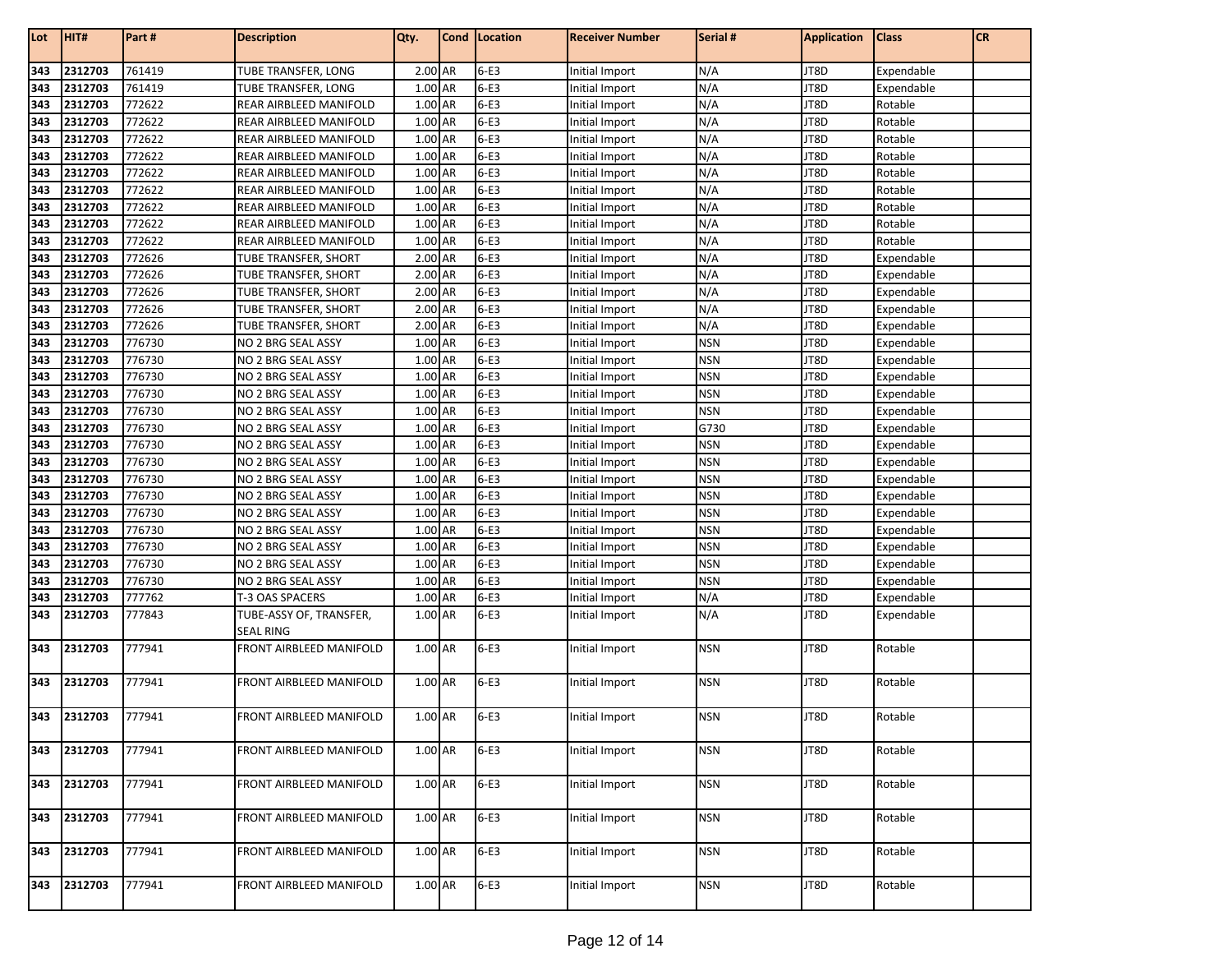| Lot        | HIT#               | Part#                | <b>Description</b>                             | Qty.               | Cond   Location  | <b>Receiver Number</b> | Serial #          | <b>Application</b> | <b>Class</b>             | <b>CR</b> |
|------------|--------------------|----------------------|------------------------------------------------|--------------------|------------------|------------------------|-------------------|--------------------|--------------------------|-----------|
| 343        | 2312703            | 777941               | FRONT AIRBLEED MANIFOLD                        | 1.00 AR            | $6-E3$           | Initial Import         | <b>NSN</b>        | JT8D               | Rotable                  |           |
| 343        | 2312703            | 777941               | FRONT AIRBLEED MANIFOLD                        | 1.00 AR            | $6-E3$           | Initial Import         | <b>NSN</b>        | JT8D               | Rotable                  |           |
| 343        | 2312703            | 777941               | <b>FRONT AIRBLEED MANIFOLD</b>                 | 1.00 AR            | $6-E3$           | Initial Import         | <b>NSN</b>        | JT8D               | Rotable                  |           |
| 343        | 2312703            | 777941               | FRONT AIRBLEED MANIFOLD                        | 1.00 AR            | $6-E3$           | Initial Import         | <b>NSN</b>        | JT8D               | Rotable                  |           |
| 343        | 2312703            | 777941               | FRONT AIRBLEED MANIFOLD                        | 1.00 AR            | $6-E3$           | Initial Import         | <b>NSN</b>        | JT8D               | Rotable                  |           |
| 343        | 2312703            | 777941               | FRONT AIRBLEED MANIFOLD                        | 1.00 AR            | $6-E3$           | *7149                  | <b>NSN</b>        | JT8D               | Rotable                  |           |
| 343        | 2312703            | 801969               | NO 4 BRG SEAL ASSY                             | 1.00 AR            | $6-E3$           | Initial Import         | N/A               | JT8D               | Expendable               |           |
| 343        | 2312703            | 803619               | NO 4 1/2 AND 6 BRG TUBE<br>ASSY                | 1.00 AR            | $6-E3$           | Initial Import         | PL7334            | JT8D               | Expendable               |           |
| 343        | 2312703            | 803619               | NO 4 1/2 AND 6 BRG TUBE<br>ASSY                | 1.00 AR            | $6-E3$           | Initial Import         | TH7995            | JT8D               | Expendable               |           |
| 343        | 2312703            | 803619               | NO 4 1/2 AND 6 BRG TUBE<br>ASSY                | 1.00 AR            | $6-E3$           | Initial Import         | PL7418            | JT8D               | Expendable               |           |
| 343        | 2312703            | 805006               | NO 4 BRG SEAL ASSY                             | 1.00 AR            | $6-E3$           | Initial Import         | <b>NSN</b>        | JT8D               | Expendable               |           |
| 343        | 2312703            | 805006               | NO 4 BRG SEAL ASSY                             | 1.00 AR            | $6-E3$           | Initial Import         | <b>NSN</b>        | JT8D               | Expendable               |           |
| 343        | 2312703            | 805006               | NO 4 BRG SEAL ASSY                             | 1.00 AR            | $6-E3$           | Initial Import         | <b>NSN</b>        | JT8D               | Expendable               |           |
| 343        | 2312703            | 805006               | NO 4 BRG SEAL ASSY                             | 1.00 AR            | $6-E3$           | Initial Import         | <b>NSN</b>        | JT8D               | Expendable               |           |
| 343        | 2312703            | 805006               | NO 4 BRG SEAL ASSY                             | 1.00 AR            | $6-E3$           | Initial Import         | <b>NSN</b>        | JT8D               | Expendable               |           |
| 343        | 2312703            | 805006               | NO 4 BRG SEAL ASSY                             | 1.00 AR            | $6-E3$           | Initial Import         | 433               | JT8D               | Expendable               |           |
| 343        | 2312703            | 805006               | NO 4 BRG SEAL ASSY                             | 1.00 AR            | $6-E3$           | Initial Import         | <b>NSN</b>        | JT8D               | Expendable               |           |
| 343        | 2312703            | 805006               | NO 4 BRG SEAL ASSY                             | 1.00 AR            | $6-E3$           | Initial Import         | <b>NSN</b>        | JT8D               | Expendable               |           |
| 343        | 2312703            | 805378               | REAR AIRBLEED MANIFOLD                         | 1.00 AR            | $6-E3$           | Initial Import         | <b>NSN</b>        | JT8D               | Rotable                  |           |
| 343        | 2312703            | 805378               | REAR AIRBLEED MANIFOLD                         | 1.00 AR            | $6-E3$           | Initial Import         | <b>NSN</b>        | JT8D               | Rotable                  |           |
| 343        | 2312703            | 807882-002           | T-2 VANES                                      | 1.00 AR            | $6-E3$           | Initial Import         | N/A               | JT8D               | Expendable               |           |
| 343        | 2312703            | 814341               | NO 5 BRG SEAL ASSY                             | 1.00 AR            | $6-E3$           | Initial Import         | <b>NSN</b>        | JT8D               | Expendable               |           |
| 343        | 2312703            | 814341               | NO 5 BRG SEAL ASSY                             | 1.00 AR            | $6-E3$           | Initial Import         | <b>NSN</b>        | JT8D               | Expendable               |           |
| 343        | 2312703            | 814341               | NO 5 BRG SEAL ASSY                             | 1.00 AR            | $6-E3$           | Initial Import         | <b>NSN</b>        | JT8D               | Expendable               |           |
| 343        | 2312703            | 814855               | <b>DIFFUSER CASE</b>                           | 1.00 AR            | $6-E3$           | Initial Import         | RT0780            | JT8D               | Expendable               |           |
| 343        | 2312703            | 815733               | NO 4 1/2 BEARING                               | 1.00 AR            | $6-E3$           | Initial Import         | BAO1AH0809        | JT8D               | Expendable               |           |
| 344<br>344 | 2312704            | 5005671-01           | C-1.5 DUCT                                     | 1.00 AR            | $6-E4$           | 615                    | BKKTAH0179        | JT8D               | Expendable               |           |
| 344        | 2312704<br>2312704 | 5005887-01<br>777915 | <b>C-7 STATOR</b><br>FRONT COMP. SOUND         | 1.00 AR<br>1.00 AR | $6-E4$<br>$6-E4$ | 652<br>638             | TC1421<br>JOC1537 | JT8D<br>JT8D       | Expendable<br>Expendable |           |
|            |                    |                      | ABSORB. LINER ASSY                             |                    |                  |                        |                   |                    |                          |           |
| 344        | 2312704            | 777915               | <b>FRONT COMP. SOUND</b><br>ABSORB. LINER ASSY | 1.00 AR            | $6-E4$           | 639                    | J1L2003           | JT8D               | Expendable               |           |
| 344        | 2312704            | 778942               | C-4 CASE                                       | 1.00 AR            | $6-E4$           | 612                    | BBDUAP1485        | JT8D               | Expendable               |           |
| 344        | 2312704            | 778944               | C-3 CASE                                       | 1.00 AR            | $6-E4$           | 610                    | <b>VU5807</b>     | JT8D               | Expendable               |           |
| 344        | 2312704            | 778944               | C-3 CASE                                       | 1.00 AR            | $6-E4$           | 611                    | BBDUAP1487        | JT8D               | Expendable               |           |
| 344        | 2312704            | 780322               | LINER ASSY OF, FRONT<br><b>COMPRESSOR</b>      | 1.00 AR            | $6-E4$           | 636                    | <b>NSN</b>        | JT8D               | Expendable               |           |
| 344        | 2312704            | 780322               | LINER ASSY OF, FRONT<br><b>COMPRESSOR</b>      | 1.00 AR            | $6-E4$           | 637                    | <b>NSN</b>        | JT8D               | Expendable               |           |
| 344        | 2312704            | 782868-001           | SUPPORT-ASSY OF, TURB<br><b>STATOR</b>         | 1.00 AR            | $6-E4$           | 653                    | LY1365            | JT8D               | Expendable               |           |